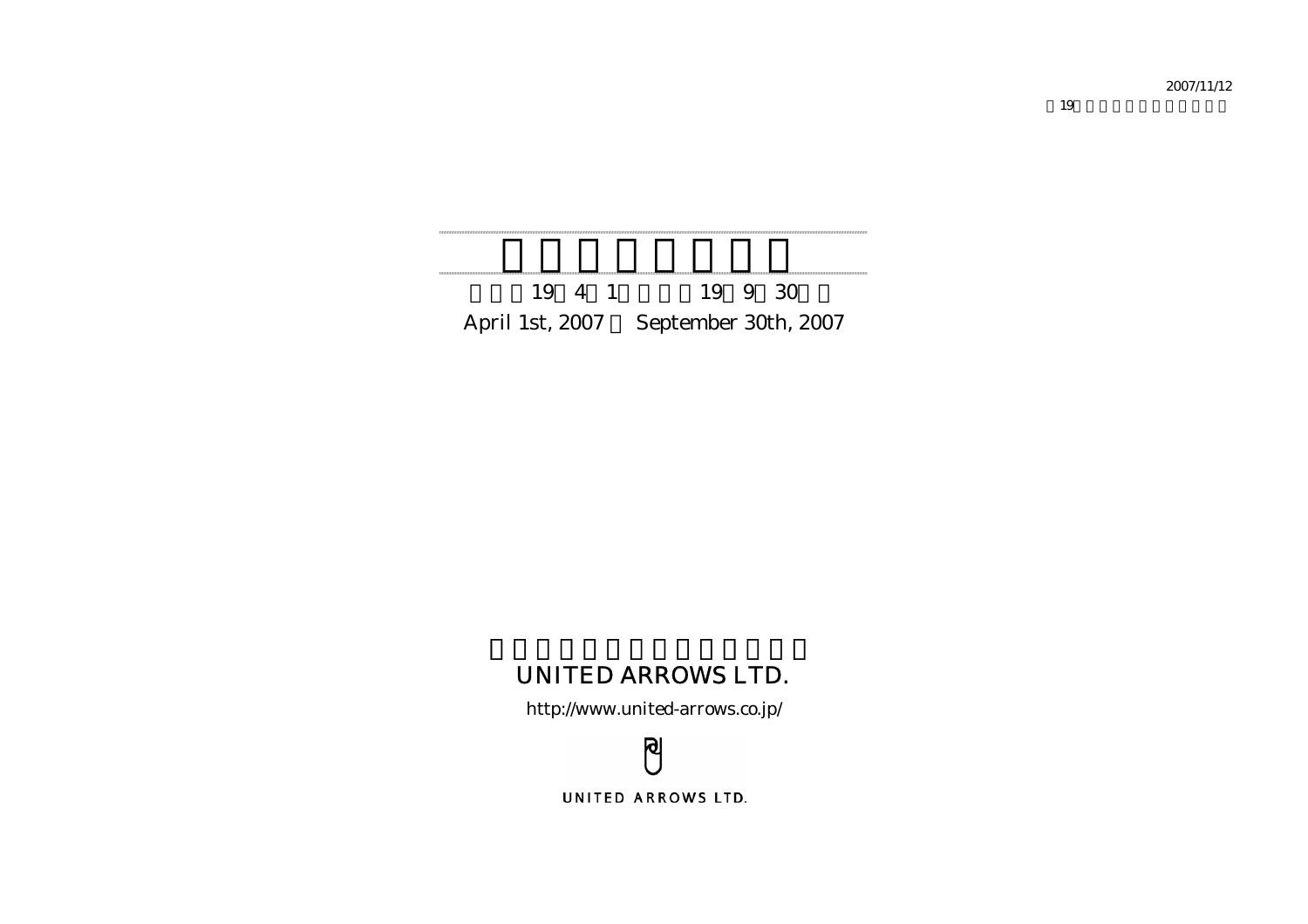### -目次- CONTENTS

| Review of Financial Performance                                                                    |  |
|----------------------------------------------------------------------------------------------------|--|
| Outline of Sales (Non-Consolidated)                                                                |  |
| Details of Total Business Units Sales (Retail and Others)                                          |  |
| Sales by Category of Merchandise                                                                   |  |
| Total                                                                                              |  |
| : 2007/4 2007/9 Total Business Units (By Business)                                                 |  |
| <b>By Business</b>                                                                                 |  |
| Efficiency of Sales (Directly Managed Stores)                                                      |  |
| Retail                                                                                             |  |
| <b>By Business</b>                                                                                 |  |
| By Business in details                                                                             |  |
| Sales, Number of Customers, and Ave. Spending per Customer Compared to the same month of last year |  |
| <b>All Business Units</b>                                                                          |  |
| <b>Total Business Units</b>                                                                        |  |
| <b>Existing Stores</b>                                                                             |  |
| UNITED ARROWS                                                                                      |  |
| <b>Total Business Units</b>                                                                        |  |
| <b>Existing Stores</b>                                                                             |  |
| green label relaxing                                                                               |  |
| <b>Total Business Units</b>                                                                        |  |
| <b>Existing Stores</b><br>CHROME HEARTS                                                            |  |
| Retail                                                                                             |  |
| <b>Total Business Units</b>                                                                        |  |
| S.B.U. and UA Labs                                                                                 |  |
| <b>Total Business Units</b>                                                                        |  |
| <b>Existing Stores</b>                                                                             |  |
|                                                                                                    |  |
| Change of Sales Floor Space and Number of Employees (Non-Consolidated)                             |  |
| Capital Expenditures (Non-Consolidated)                                                            |  |
| $(2007/4$ $2008/3)$<br>(Calender is only avaliable in Japanese)                                    |  |

Note: All amounts (in yen) are rounded down. Total figures do not necessarily match summed up amounts.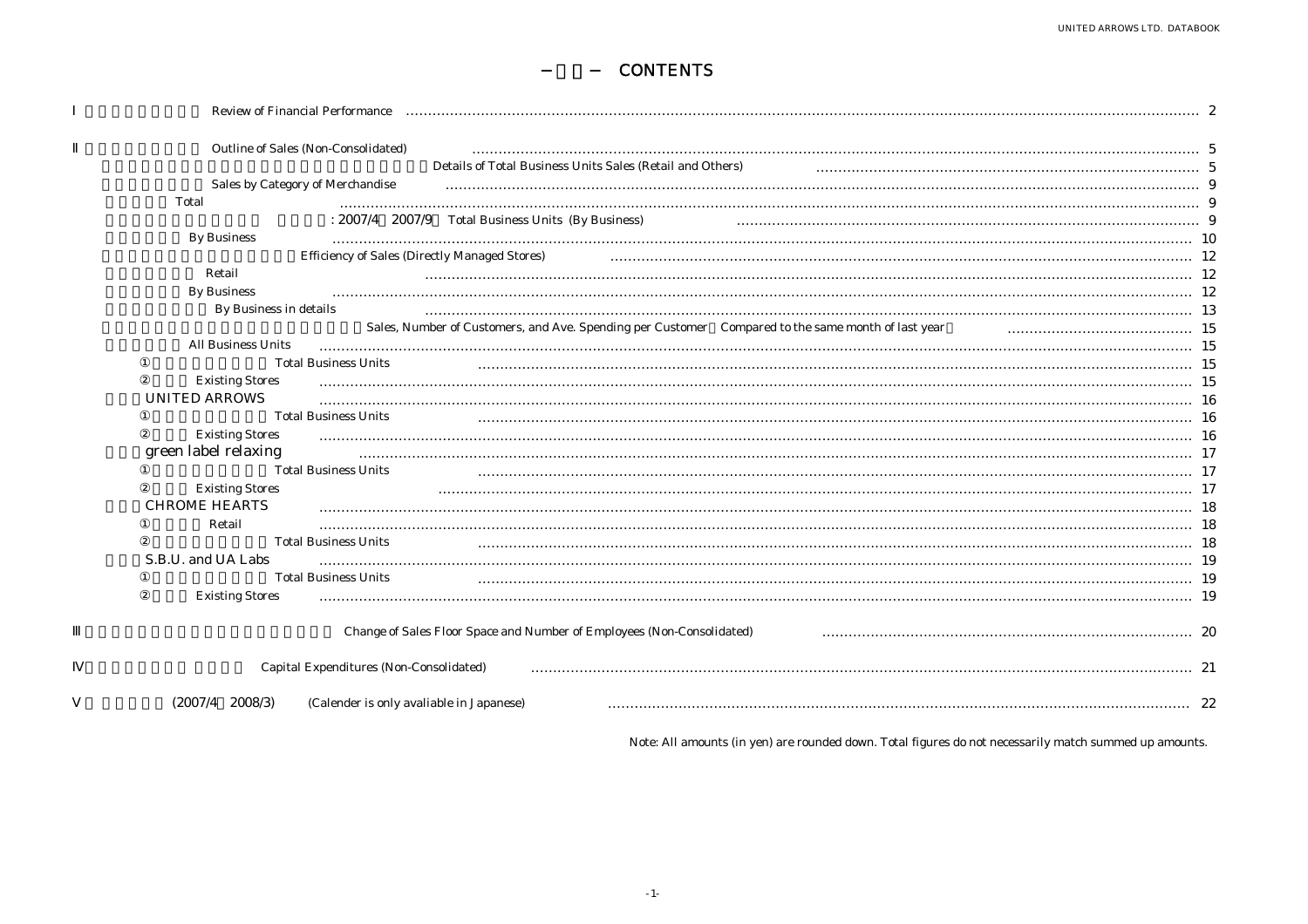#### Million yen



|                                           | 2005/4 | 2005/9         |         | 2005/4   | 2006/3 |       | 2006/4 | 2006/9 |       | 2006/4 | 2007/3 |       | 2007/4 | 2007/9 |       |
|-------------------------------------------|--------|----------------|---------|----------|--------|-------|--------|--------|-------|--------|--------|-------|--------|--------|-------|
|                                           | amount | %              | YoY     | amount   | %      | YoY   | amount | %      | YoY   | amount | %      | YoY   | amount | %      | YoY   |
| Sales (Consolidated)                      |        |                |         | 53,813   | 100.0  |       | 26,754 | 100.0  |       | 60,959 | 100.0  | 113.3 | 31,659 | 100.0  | 118.3 |
| Sales (Non-Consolidated)                  | 23,641 | 100.0          | 115.4   | 52,610   | 100.0  | 113.6 | 25,689 | 100.0  | 108.7 | 58,666 | 100.0  | 111.5 | 30,434 | 100.0  | 118.5 |
| <b>Total Business Units Sales</b>         | 21,620 | 91.5           | 115.0   | 48,078   | 91.4   | 113.1 | 23,452 | 91.3   | 108.5 | 53,781 | 91.7   | 111.9 | 27,317 | 89.8   | 116.5 |
| <b>UNITED ARROWS</b>                      | 13,667 | 57.8           |         | 30,378   | 57.7   |       | 13,995 | 54.5   | 102.4 | 32,071 | 54.7   | 105.6 | 15,720 | 51.7   | 112.3 |
| green label relaxing                      | 4,435  | 18.8           | 121.9   | 10,072   | 19.1   | 122.0 | 5,059  | 19.7   | 114.1 | 11,728 | 20.0   | 116.4 | 5,545  | 18.2   | 109.6 |
| <b>CHROME HEARTS</b>                      | 1,522  | 6.4            | 128.0   | 3,099    | 5.9    | 117.4 | 1,490  | 5.8    | 97.9  | 3,081  | 5.3    | 99.4  | 1,663  | 5.5    | 111.6 |
| S.B.U.<br><b>UA</b><br>S.B.U. and UA Labs | 1,995  | 8.4            |         | 4,528    | 8.6    |       | 2,907  | 11.3   | 145.7 | 6,900  | 11.8   | 152.4 | 4,388  | 14.4   | 150.9 |
| Other Sales                               | 2,020  | 8.5            | 119.8   | 4,531    | 8.6    | 119.0 | 2,237  | 8.7    | 110.7 | 4,885  | 8.3    | 107.8 | 3,117  | 10.2   | 139.3 |
| 2005 11<br>1.<br>2.2006/3                 |        |                | 2005 10 |          |        |       |        |        |       |        |        |       |        |        |       |
| 3.S.B.U.                                  |        | 12             |         |          |        |       |        | 15     |       |        |        |       |        |        |       |
|                                           |        | $\overline{2}$ |         | $\Delta$ |        | &     |        |        |       |        |        |       |        |        |       |
| 4. UA                                     |        |                |         |          | 2006 4 | 2007  |        | 2007/3 |       |        |        |       |        |        |       |

Note: 1. We acquired all shares of Figo Co.,LTD. in November 2005 of which sales have been included in the consolidated sales since October 2005.

2. From FYE March 2006, a new category of "Total business units sales" has been disclosed. It includes the sales of retail, wholesale, mail-order, formal wear rental, etc. "Other sales" includes the sales of outlet stores

3. "S.B.U. and UA Labs" includes the sales of "Another Edition" (12 stores), "Jewel Changes" (4 stores), "Odette é Odile UNITED ARROWS" (15 stores), "DRAWER" (4 stores), "DRAJEELINC DAYS" (4 stores), "Disney Loved By Natur "TOKISHIRAZU" (4 stores), "Liquor,woman&tears" (1 store) and "SOUNDS GOOD" (1 store).

4. UA Label Image Stores include "THE SOVEREIGN HOUSE", "District UNITED ARROWS", "Changes UNITED ARROWS" (April 2006 January 2007) and "Cath Kidston" (FYE March 2007 ).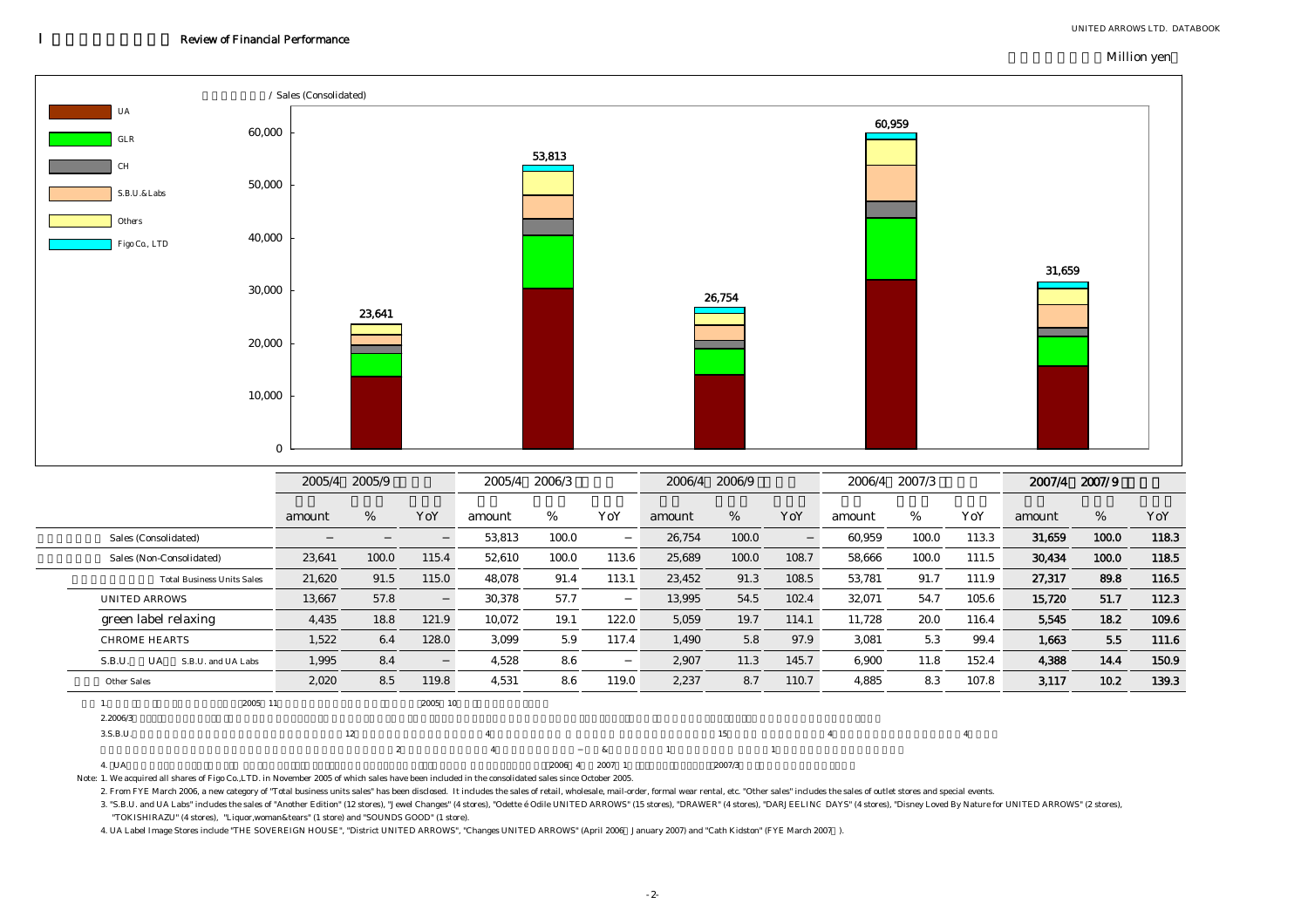# ( Review of Financial Performance (Consolidated)

|                                           |               |   |     |               |          |     |               |       |     |            |        |       |               |       | Million yen |
|-------------------------------------------|---------------|---|-----|---------------|----------|-----|---------------|-------|-----|------------|--------|-------|---------------|-------|-------------|
|                                           | 2005/4 2005/9 |   |     | 2005/4 2006/3 |          |     | 2006/4 2006/9 |       |     | 2006/4     | 2007/3 |       | 2007/4 2007/9 |       |             |
|                                           | amount        | % | YoY | amount        | %        | YoY | amount        | $\%$  | YoY | amount     | %      | YoY   | amount        | $\%$  | YoY         |
| <b>Sales</b>                              |               |   |     | 53,813        | 100.0    |     | 26,754        | 100.0 |     | 60,959     | 100.0  | 113.3 | 31,659        | 100.0 | 118.3       |
| Gross profit                              |               |   |     | 29,018        | 53.9     |     | 14,809        | 55.4  |     | 33,072     | 54.3   | 114.0 | 16,470        | 52.0  | 111.2       |
| <b>SGA</b> expenses                       |               |   |     | 21,355        | $39.7\,$ |     | 12,105        | 45.3  |     | 25,721     | 42.2   | 120.4 | 14,945        | 47.2  | 123.5       |
| Operating income                          |               |   |     | 7,663         | 14.2     |     | 2,703         | 10.1  |     | 7,350      | 12.1   | 95.9  | 1,524         | 4.8   | 56.4        |
| Ordinary income                           |               |   |     | 7,639         | 14.2     |     | 2,693         | 10.1  |     | 7,337      | 12.0   | 96.0  | 1,565         | 4.9   | 58.1        |
| Net income                                |               |   |     | 4,076         | $7.6\,$  |     | 1,228         | 4.6   |     | 3,511      | 5.8    | 86.1  | 2,225         | 7.0   | 181.2       |
| <b>Total assets</b>                       |               |   |     | 35,334        |          |     | 37,493        |       |     | 38,132     |        | 107.9 | 43,561        |       | 116.2       |
| Capital                                   |               |   |     | 3,030         |          |     | 3,030         |       |     | 3,030      |        | 100.0 | 3,030         |       | 100.0       |
| Net Assets                                |               |   |     | 14,565        |          |     | 15,474        |       |     | 17,635     |        |       | 22,589        |       | 146.0       |
| (<br>Number of issued stocks (share)      |               |   |     | 23,850,000    |          |     | 47,700,000    |       |     | 47,700,000 |        | 200.0 | 47,700,000    |       | 100.0       |
| Capital expenditures                      |               |   |     | 1,250         | $2.3\,$  |     | 1,116         | 4.2   |     | 2,389      | 3.9    | 191.2 | 1,805         | 5.7   | 161.7       |
| Depreciation                              |               |   |     | 557           | 1.0      |     | 290           | 1.1   |     | 642        | 1.1    | 115.1 | 391           | 1.2   | 134.8       |
| Cash flows from operating activities      |               |   |     | 6,596         |          |     | 845           |       |     | 1,801      |        |       | 875           |       |             |
| Cash flows from investing activities      |               |   |     | 3,423         |          |     | 3,048         |       |     | 4,198      |        |       | 1,084         |       |             |
| Cash flows from financing activities      |               |   |     | 648           |          |     | 1,174         |       |     | 2,281      |        |       | 87            |       |             |
| Cash and cash equivalents at the term-end |               |   |     | 7,650         |          |     | 4,272         |       |     | 2,971      |        | 38.8  | 3,092         |       | 72.4        |

1. 2006 3 2005 11 2. 純 $2006 \quad 3$ 

Note: 1. Consolidated financial statement is used from FYE March 2006 due to acquiring all of the shares of Figo Co., LTD. in November 2005.

2. Total shareholders' equity is indicated until FYE March 2006 instead of net assets.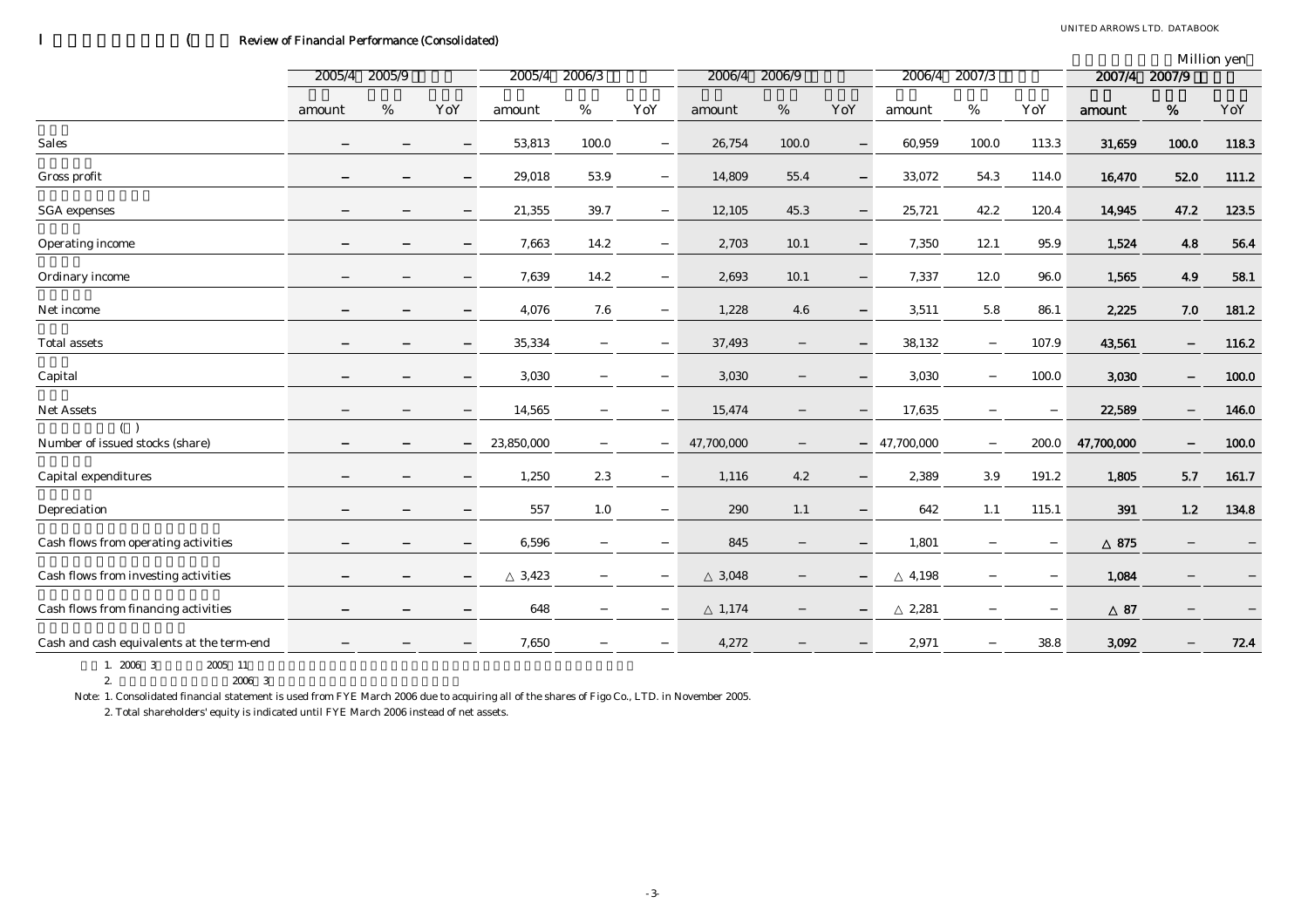# ( Review of Financial Performance (Non-Consolidated)

| Million ven |  |
|-------------|--|
|-------------|--|

|                                           | 2005/9<br>2005/4 |         | 2005/4 | 2006/3     |       | 2006/4 | 2006/9     |       | 2006/4 | 2007/3           |       | 2007/4 | 2007/9     | <sub></sub> |            |
|-------------------------------------------|------------------|---------|--------|------------|-------|--------|------------|-------|--------|------------------|-------|--------|------------|-------------|------------|
|                                           | amount           | $\%$    | YoY    | amount     | $\%$  | YoY    | amount     | $\%$  | YoY    | amount           | %     | YoY    | amount     | %           | YoY        |
| Sales                                     | 23,641           | 100.0   | 115.4  | 52,610     | 100.0 | 113.6  | 25,689     | 100.0 | 108.7  | 58,666           | 100.0 | 111.5  | 30,434     | 100.0       | 118.5      |
| Gross profit                              | 12,740           | 53.9    | 116.6  | 28,298     | 53.8  | 114.9  | 14,198     | 55.3  | 111.4  | 31,752           | 54.1  | 112.2  | 15,801     | 51.9        | 111.3      |
| <b>SGA</b> expenses                       | 9,827            | 41.6    | 111.0  | 20,811     | 39.6  | 112.2  | 11,557     | 45.0  | 117.6  | 24,603           | 41.9  | 118.2  | 14,363     | 47.2        | 124.3      |
| Operating income                          | 2,913            | 12.3    | 140.6  | 7,487      | 14.2  | 123.1  | 2,640      | 10.3  | 90.6   | 7,148            | 12.2  | 95.5   | 1,438      | 4.7         | $\bf 54.5$ |
| Ordinary income                           | 2,922            | 12.4    | 140.0  | 7,442      | 14.1  | 123.3  | 2,640      | 10.3  | 90.3   | 7,156            | 12.2  | 96.2   | 1,486      | 4.9         | 56.3       |
| Net income                                | 1,494            | $6.3\,$ | 126.0  | 4,032      | 7.6   | 116.0  | 1,270      | 4.9   | 85.0   | 3,540            | 6.0   | 87.8   | 2,254      | 7.4         | 177.5      |
| <b>Total assets</b>                       | 30,353           |         | 121.4  | 34,649     |       | 125.3  | 36,981     |       | 121.8  | 37,489           |       | 108.2  | 42,853     |             | 115.9      |
| Capital                                   | 3,030            |         | 100.0  | 3,030      |       | 100.0  | 3,030      |       | 100.0  | 3,030            |       | 100.0  | 3,030      |             | 100.0      |
| Net Assets                                | 20,074           |         | 120.9  | 14,520     |       | 77.2   | 15,473     |       |        | 17,622           |       |        | 22,604     |             | 146.1      |
| Number of issued stocks (share)           | 23,850,000       |         |        | 23,850,000 |       |        | 47,700,000 |       |        | 200.0 47,700,000 |       | 200.0  | 47,700,000 |             | 100.0      |
| Capital expenditures                      | 692              | 2.9     | 129.5  | 1,245      | 2.4   | 116.2  | 1,115      | 4.3   | 161.0  | 2,349            | 4.0   | 188.6  | 1,690      | $5.6\,$     | 151.6      |
| Depreciation                              | 265              | 1.1     | 106.7  | 555        | 1.1   | 107.4  | 287        | 1.1   | 108.4  | 636              | 1.1   | 114.6  | 378        | 1.2         | 131.5      |
| Cash flows from operating activities      | 1,801            |         | 262.9  |            |       |        |            |       |        |                  |       |        |            |             |            |
| Cash flows from investing activities      | 673              |         |        |            |       |        |            |       |        |                  |       |        |            |             |            |
| Cash flows from financing activities      | 489              |         |        |            |       |        |            |       |        |                  |       |        |            |             |            |
| Cash and cash equivalents at the term-end | 4,465            |         | 320.8  |            |       |        |            |       |        |                  |       |        |            |             |            |
|                                           |                  |         |        |            |       |        |            |       |        |                  |       |        |            |             |            |

1.2006 4 1 2

2.2007

9 4,686,633

3.2006 3

Note: 1.Common stocks were split two for one in April 2006.

2.Of all issued shares, 4,686,633 shares are held as treasury stocks (as of September 30, 2007).

3.Total shareholders' equity is indicated until FYE March 2006 instead of net assets.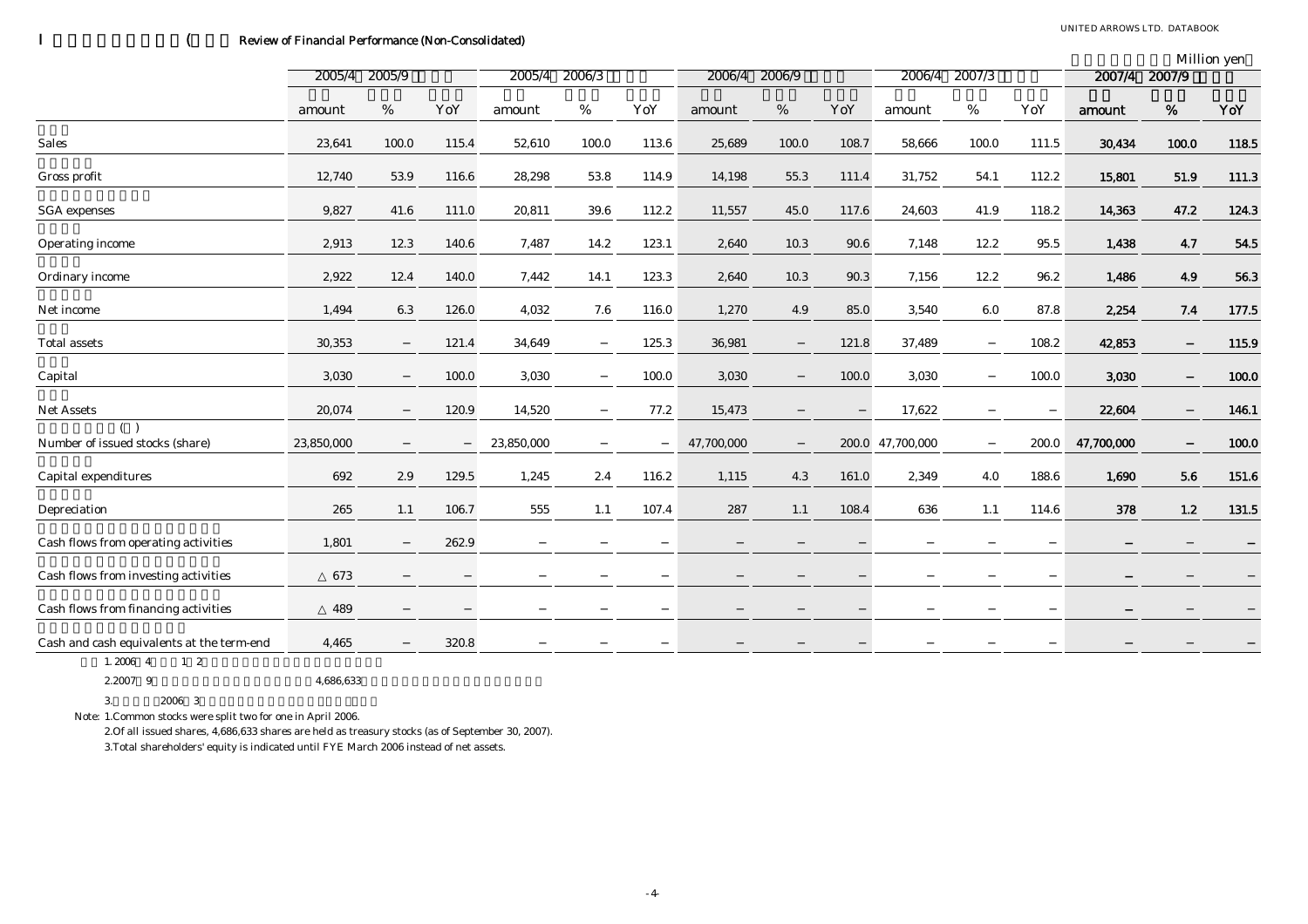### Outline of Sales (Non-Consolidated)

|           |                       |        |               |         |        |               |       | Details of Total Business Units Sales (Retail and Others) |               |       |        |               |       |        |               |       | Million yen                                 |
|-----------|-----------------------|--------|---------------|---------|--------|---------------|-------|-----------------------------------------------------------|---------------|-------|--------|---------------|-------|--------|---------------|-------|---------------------------------------------|
|           |                       |        | 2005/4 2005/9 |         |        | 2005/4 2006/3 |       |                                                           | 2006/4 2006/9 |       |        | 2006/4 2007/3 |       |        | 2007/4 2007/9 |       | notes                                       |
|           |                       | amount | %             | YoY     | amount | %             | YoY   | amount                                                    | %             | YoY   | amount | %             | YoY   | amount | %             | YoY   |                                             |
| UA        | <b>UA</b> Sapporo     | 361    | 1.5           | 97.0    | 785    | 1.5           | 98.7  | 343                                                       | 1.3           | 95.1  | 768    | 1.3           | 97.9  | 332    | 1.1           | 96.9  |                                             |
| UA        | UA Asahikawa          | 103    | 0.4           | 102.1   | 224    | 0.4           | 99.9  | 95                                                        | 0.4           | 92.1  | 212    | 0.4           | 94.8  | 90     | 0.3           | 94.7  |                                             |
| <b>UA</b> | <b>UA</b> Sendai      | 450    | 1.9           | 105.0   | 995    | 1.9           | 102.9 | 426                                                       | 1.6           | 94.7  | 968    | 1.7           | 97.4  | 448    | 1.5           | 105.3 |                                             |
| UA        | <b>UA</b> Niigata     | 334    | 1.4           | 106.8   | 719    | 1.4           | 101.6 | 314                                                       | 1.2           | 94.0  | 602    | 1.0           | 83.8  |        |               |       | 2007/3 closed<br>due to brand restructuring |
| <b>UA</b> | UA Yokohama           | 993    | 4.2           | 83.6    | 2,391  | 4.5           | 92.3  | 1,282                                                     | 5.0           | 129.1 | 2,883  | 4.9           | 120.6 | 1,428  | 4.7           | 111.4 |                                             |
| <b>UA</b> | UA Kashiwa            | 382    | 1.6           | 109.3   | 818    | 1.6           | 103.5 | 386                                                       | 1.5           | 101.1 | 872    | 1.5           | 106.6 | 405    | 1.3           | 104.8 |                                             |
| <b>UA</b> | UA Harajuku           | 1,073  | 4.5           | 100.6   | 2,377  | 4.5           | 102.0 | 1,053                                                     | 4.1           | 98.1  | 2,284  | 3.9           | 96.1  | 982    | 3.2           | 93.5  | 1.(Note1.)                                  |
| <b>UA</b> | UA Shibuya Meiji-dori | 296    | 1.3           | 102.6   | 637    | 1.2           | 98.7  | 260                                                       | 1.0           | 87.9  | 595    | 1.0           | 93.4  | 212    | 0.7           | 81.7  |                                             |
| UA        | UA Shibuya Koen-dori  | 290    | 1.2           | 112.0   | 668    | 1.3           | 114.2 | 336                                                       | 1.3           | 115.7 | 791    | 1.3           | 118.3 | 350    | 1.2           | 104.4 |                                             |
| UA        | UA Shinjuku           | 1,520  | 6.4           | 111.1   | 3,321  | 6.3           | 106.4 | 1,504                                                     | 5.9           | 99.0  | 3,378  | 5.8           | 101.7 | 1,595  | 5.2           | 106.0 | 2. (Note2.)                                 |
| UA        | <b>UA Yurakucho</b>   | 675    | 2.9           | 105.5   | 1,442  | 2.7           | 101.5 | 433                                                       | 1.7           | 64.2  | 433    | 0.7           | 30.1  |        |               |       | 2006/8 closed<br>due to brand restructuring |
| UA        | UA Nihonbashi         | 220    | 0.9           | 96.4    | 492    | 0.9           | 103.7 | 220                                                       | 0.9           | 99.9  | 514    | 0.9           | 104.5 | 235    | 0.8           | 106.8 |                                             |
| <b>UA</b> | <b>UA Ikebukuro</b>   | 734    | 3.1           | 80.0    | 1,747  | $3.3\,$       | 88.6  | 863                                                       | 3.4           | 117.6 | 1,978  | 3.4           | 113.3 | 933    | 3.1           | 108.1 |                                             |
| UA        | UA Futako Tamagawa    | 464    | 2.0           | 119.2   | 994    | 1.9           | 112.1 | 452                                                       | 1.8           | 97.4  | 1,023  | 1.7           | 102.9 | 526    | 1.7           | 116.5 |                                             |
| <b>UA</b> | UA Tachikawa          | 512    | 2.2           | 1,205.2 | 1,138  | 2.2           | 173.5 | 571                                                       | 2.2           | 111.5 | 1,309  | 2.2           | 115.1 | 634    | 2.1           |       | 111.1 2004/9 open                           |
| UA        | UA Nagoya             | 838    | 3.5           | 136.2   | 1,850  | 3.5           | 129.3 | 853                                                       | 3.3           | 101.9 | 1,979  | 3.4           | 107.0 | 948    | 3.1           | 111.1 |                                             |
| UA        | UA Umeda              | 727    | 3.1           | 102.9   | 1,580  | 3.0           | 99.9  | 696                                                       | 2.7           | 95.8  | 1,521  | 2.6           | 96.3  | 688    | 2.3           | 98.9  |                                             |
| UA        | UA Shinsaibashi       | 826    | 3.5           | 103.4   | 1,803  | 3.4           | 102.1 | 788                                                       | 3.1           | 95.4  | 1,731  | 3.0           | 96.0  | 734    | 2.4           | 93.1  | 3. (Note 3.)                                |
| UA        | <b>UA Kyoto</b>       | 553    | 2.3           | 120.0   | 1,201  | $2.3\,$       | 124.1 | 540                                                       | 2.1           | 97.7  | 1,207  | 2.1           | 100.5 | 552    | 1.8           | 102.1 |                                             |
| UA        | UA Kobe Motomachi     | 367    | 1.6           | 99.8    | 808    | 1.5           | 98.6  | 230                                                       | 0.9           | 62.6  | 230    | 0.4           | 28.5  |        |               |       | 2006/7 closed<br>due to brand restructuring |
| UA        | UA Hiroshima          | 439    | 1.9           | 103.1   | 957    | 1.8           | 103.4 | 437                                                       | 1.7           | 99.6  | 1,003  | 1.7           | 104.8 | 492    | 1.6           | 112.6 |                                             |
| UA        | <b>UA Fukuoka</b>     | 698    | 3.0           | 94.7    | 1,502  | 3.0           | 96.9  | 526                                                       | 2.1           | 75.4  | 526    | 0.9           | 35.1  |        |               |       | 2006/7 closed<br>due to brand restructuring |
| UA        | UA Oita               | 136    | 0.6           | 107.9   | 320    | 0.6           | 109.0 | 136                                                       | 0.5           | 100.1 | 318    | 0.5           | 99.4  | 143    | 0.5           | 104.7 |                                             |
|           |                       |        |               |         |        |               |       |                                                           |               |       |        |               |       |        |               |       | to next page                                |

1. UA UA UA UA

2.

3.

Notes: 1.Sales of UA Harajuku include the sales of "UA Harajuku for Men", "UA Harajuku for Women" and "UA BLUE LABEL STORE HARAJUKU".

2.Sales of UA Shinjuku include the sales of annex "UA BLUE LABEL STORE Shinjuku".

3.Sales of UA Shinsaibashi include the sales of annex "UA Shinsaibashi-Midosuji".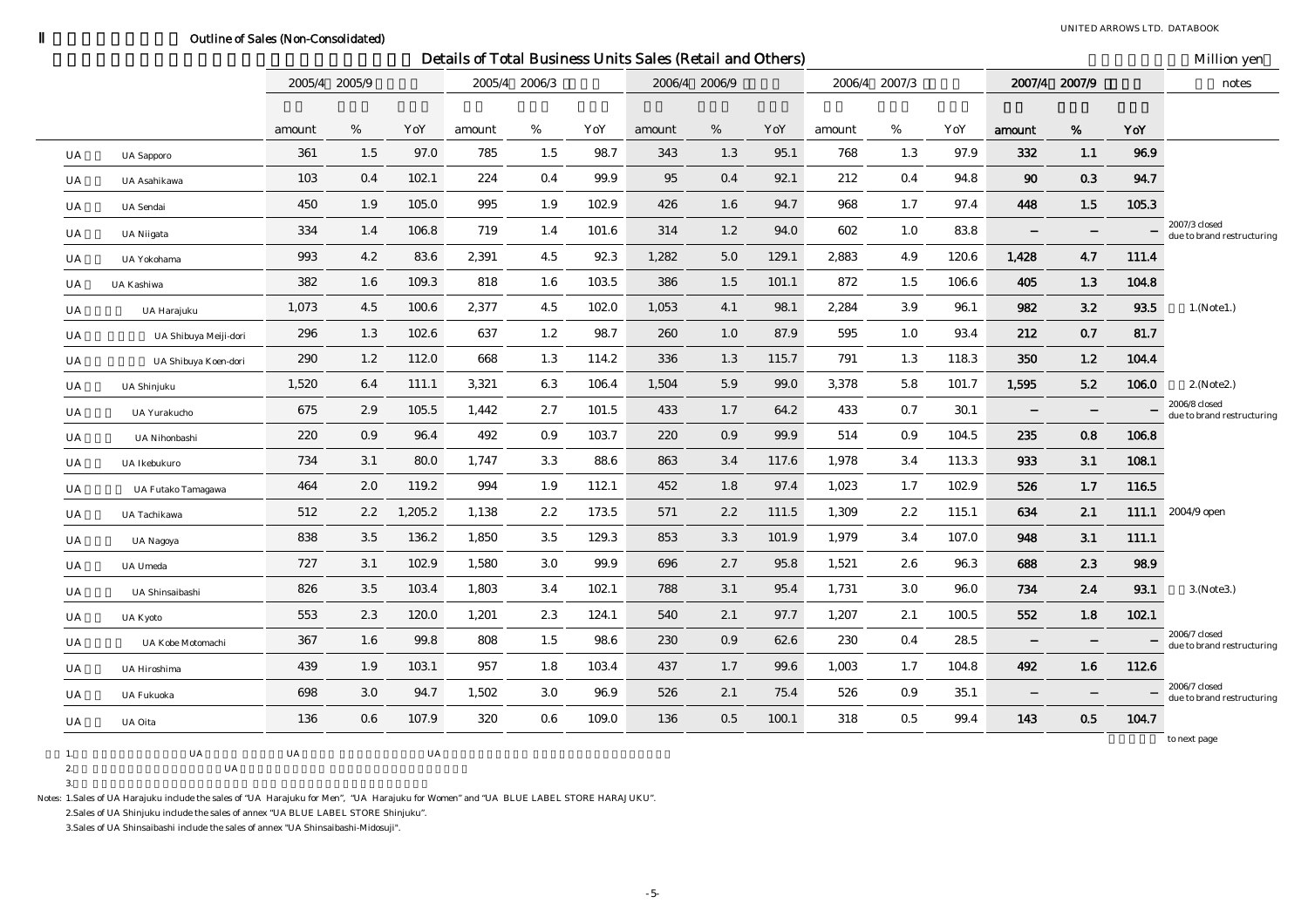#### Outline of Sales (Non-Consolidated)

|                            |                             |               |      |       |        |               |         | Details of Total Business Units Sales (Retail and Others) |               |       |        |               |       |        |               |         | Million yen                      |
|----------------------------|-----------------------------|---------------|------|-------|--------|---------------|---------|-----------------------------------------------------------|---------------|-------|--------|---------------|-------|--------|---------------|---------|----------------------------------|
|                            |                             | 2005/4 2005/9 |      |       |        | 2005/4 2006/3 |         |                                                           | 2006/4 2006/9 |       |        | 2006/4 2007/3 |       |        | 2007/4 2007/9 |         | notes                            |
|                            | from previous-page          | amount        | %    | YoY   | amount | %             | YoY     | amount                                                    | %             | YoY   | amount | %             | YoY   | amount | %             | YoY     |                                  |
| UA                         | <b>UA New Niigata</b>       |               |      |       |        |               |         |                                                           |               |       | 36     | 0.1           |       | 155    | 0.5           |         | 4.(Note4.)<br>2007/3 open        |
| UA                         | <b>UA New Yurakucho</b>     |               |      |       |        |               |         |                                                           |               |       | 545    | 0.9           |       | 389    | 1.3           | 630.0   | 4.(Note4.)<br>2006/9 open        |
| UA                         | <b>UA New Ginza</b>         |               |      |       |        |               |         |                                                           |               |       |        |               |       | 83     | 0.3           |         | 4.(Note4.)<br>2007/9 open        |
| UA                         | UA New Marunouchi           |               |      |       |        |               |         |                                                           |               |       |        |               |       | 410    | 1.4           |         | 4.(Note4.)<br>2007/4 open        |
| UA                         | UA New Roppongi Men's Store |               |      |       |        |               |         |                                                           |               |       |        |               |       | 24     | 0.1           |         | 4.(Note4.)<br>2007/9 open        |
| UA                         | UA New Kobe Sannomiya       |               |      |       |        |               |         |                                                           |               |       | 196    | 0.3           |       | 153    | $0.5\,$       |         | 4.(Note4.)<br>2006/10 open       |
| UA                         | UA New Kobe Motomachi       |               |      |       |        |               |         |                                                           |               |       | 325    | 0.6           |       | 223    | 0.7           | 443.3   | 4.(Note4.)<br>2006/9 open        |
| UA                         | <b>UA New Fukuoka</b>       |               |      |       |        |               |         |                                                           |               |       | 463    | 0.8           |       | 356    | 1.2           | 682.5   | 4.(Note4.)<br>2006/9 open        |
| B&Y UA                     | B&Y UA Niigata              |               |      |       |        |               |         |                                                           |               |       | 44     | 0.1           |       | 189    | 0.6           |         | 4.(Note4.)<br>2007/3 open        |
| B&Y UA                     | B&Y UA Shibuya Cat Street   |               |      |       |        |               |         |                                                           |               |       |        |               |       | 41     | 0.1           |         | 4.(Note4.)<br>2007/8 open        |
| <b>B&amp;Y UA</b>          | <b>B&amp;Y UA Yurakucho</b> |               |      |       |        |               |         |                                                           |               |       | 354    | $0.6\,$       |       | 252    | 0.8           |         | 4.(Note4.)<br>2006/9 open        |
| B&Y UA                     | B&Y UA Machida              |               |      |       |        |               |         |                                                           |               |       |        |               |       | 43     | 0.1           |         | 4.(Note4.)<br>2007/9 open        |
| B&Y UA                     | B&Y UA Kobe Sannomiya       |               |      |       |        |               |         |                                                           |               |       | 322    | $0.5\,$       |       | 293    | 1.0           |         | 4.(Note4.)<br>2006/10 open       |
| B&Y UA                     | B&Y UA Fukuoka              |               |      |       |        |               |         |                                                           |               |       | 275    | $0.5\,$       |       | 247    | 0.8           | 1,258.7 | 4.(Note4.)<br>$2006/9$ open $\,$ |
| UA                         | <b>UA Label Image Store</b> | 637           | 2.7  | 196.8 | 1,333  | 2.5           | 185.2   | 664                                                       | 2.6           | 104.3 | 1,429  | 2.4           | 107.2 | 522    | 1.7           | 78.6    | 5.(Note5.)                       |
| UA                         | UA other stores             | 27.0          | 0.1  |       | 266    | $0.5\,$       | 9,873.4 | 348                                                       | 1.3           | 112.5 | 940    | 1.6           | 352.4 | 595    | 2.0           | 169.7   | 6.(Note6.)                       |
| <b>UNITED ARROWS total</b> |                             | 13,667        | 57.8 |       | 30,378 | 57.7          |         | 13,995                                                    | 54.5          | 102.4 | 32,071 | 54.7          | 105.6 | 15,720 | 51.7          | 112.3   |                                  |
| GLR                        | <b>GLR</b> Sapporo          | 214           | 0.9  | 101.1 | 471    | 0.9           | 105.3   | 213                                                       | 0.9           | 99.8  | 482    | 0.8           | 102.3 | 206    | 0.7           | 96.5    |                                  |
| GLR                        | <b>GLR</b> Sendai           | 207           | 0.9  |       | 454    | 0.9           | 205.2   | 196                                                       | 0.8           | 95.1  | 432    | 0.7           | 95.1  | 189    | 0.6           |         | 96.0 2004/10 open                |
| GLR                        | <b>GLR Kanazawa</b>         |               |      |       |        |               |         |                                                           |               |       | 175    | 0.3           |       | 152    | 0.5           |         | 2006/11 open                     |
| GLR                        | GLR Omiya                   | 257           | 1.1  | 105.5 | 548    | 1.1           | 105.6   | 236                                                       | 0.9           | 91.8  | 529    | 0.9           | 96.6  | 250    | 0.8           | 106.1   |                                  |
| GLR                        | <b>GLR</b> Chiba            |               |      |       | 176.0  | 0.3           |         | 151.0                                                     | 0.6           |       | 355    | 0.6           | 201.6 | 177    | 0.6           |         | 117.4 2005/10 open               |
| GLR                        | <b>GLR</b> Funabashi        | 209           | 0.9  | 99.6  | 486    | 0.9           | 103.0   | 232                                                       | 0.9           | 111.2 | 514    | 0.9           | 105.7 | 232    | 0.8           | 100.1   |                                  |
| 4.                         | 2006/3                      |               |      |       |        |               |         |                                                           |               |       |        |               |       |        |               |         | to next page                     |
| 5. UA                      |                             |               |      |       |        | 2006 4        | 2007 1  |                                                           | 2007/3        |       |        |               |       |        |               |         |                                  |

6.UA

Notes: 4. In FYE March 2006, UNITED ARROWS business was separated into 2 store brands by closing and renovating existing stores: "UNITED ARROWS(New)" and "BEAUTY &YOUTH UNITED ARROWS".

5.UA Label Image Stores include "THE SOVEREIGN HOUSE", "District UNITED ARROWS", "Changes UNITED ARROWS" (April 2006 January 2007) and "Cath Kidston" (FYE March 2007 ).

6. "UA other sales" includes the sales of mail-order, wholesales and formal rental wear, etc. Sales of formal rental wear that were included in the sales of "UA Harajuku for Men" have been retroactively calculated.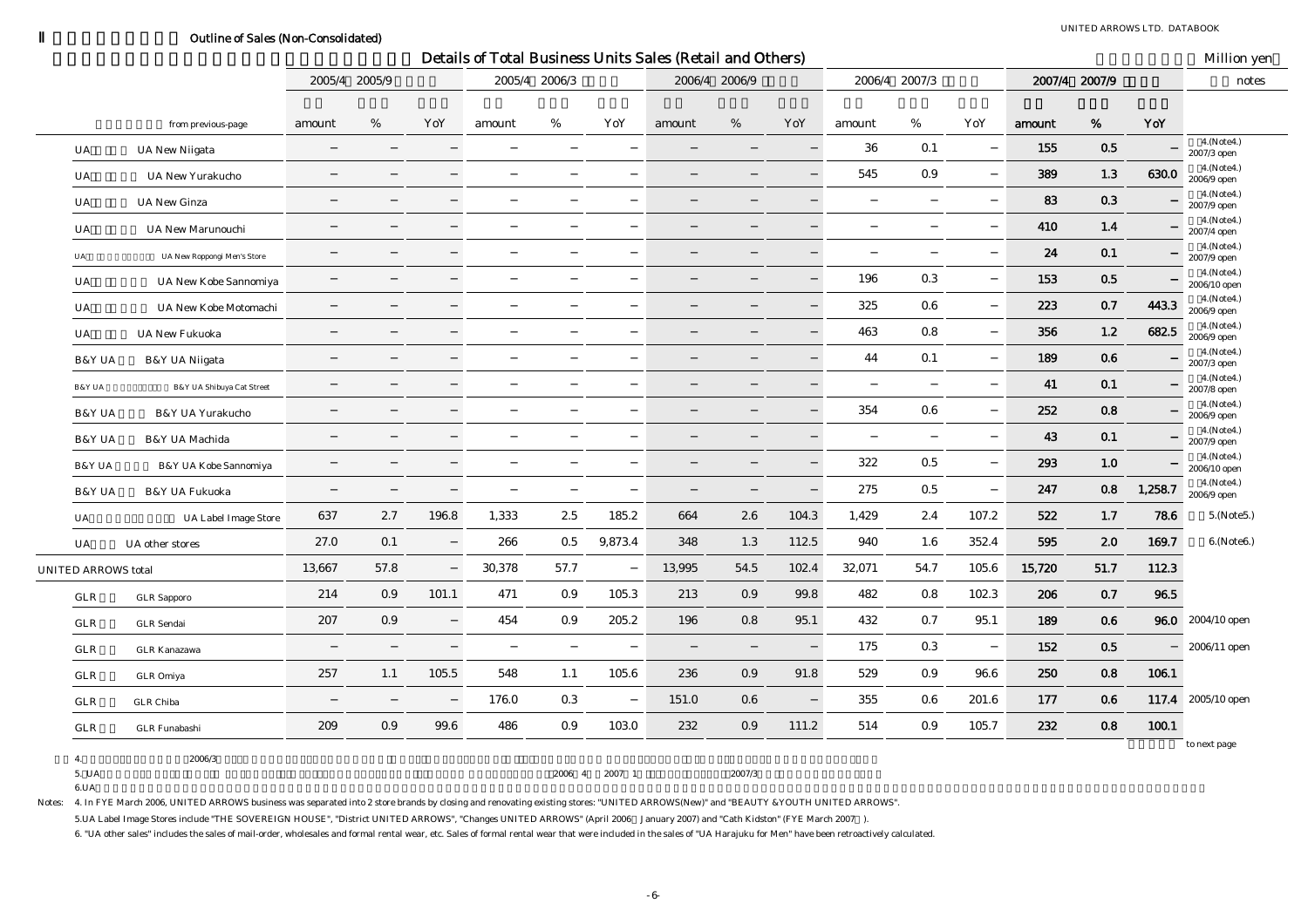### Outline of Sales (Non-Consolidated)

 $\overline{\phantom{0}}$ 

|             |                              |        |               |       | Details of Total Business Units Sales (Retail and Others) |               |       |        |                |       |        |               |          |        |                |       | Million yen         |
|-------------|------------------------------|--------|---------------|-------|-----------------------------------------------------------|---------------|-------|--------|----------------|-------|--------|---------------|----------|--------|----------------|-------|---------------------|
|             |                              |        | 2005/4 2005/9 |       |                                                           | 2005/4 2006/3 |       |        | 2006/4 2006/9  |       |        | 2006/4 2007/3 |          |        | 2007/4 2007/9  |       | notes               |
|             | from previous-page           | amount | %             | YoY   | amount                                                    | %             | YoY   | amount | %              | YoY   | amount | $\%$          | YoY      | amount | %              | YoY   |                     |
| ${\tt GLR}$ | <b>GLR</b> Ikspiari          | 195    | 0.8           | 95.8  | 431                                                       | 0.8           | 100.7 | 195    | 0.8            | 100.0 | 415    | 0.7           | 96.4     | 169    | 0.6            | 86.5  |                     |
| GLR         | <b>GLR</b> Yokohama          | 192    | 0.8           | 116.3 | 427                                                       | 0.8           | 116.3 | 197    | 0.8            | 102.9 | 429    | 0.7           | 100.6    | 190    | 0.6            | 96.4  |                     |
| GLR         | <b>GLR</b> Lalaport Yokohama |        |               |       |                                                           |               |       |        |                |       | 18     | 0.0           |          | 142    | 0.5            |       | 2007/3 open         |
| GLR         | <b>GLR</b> Minatomirai       |        |               |       | 16.0                                                      | 0.0           |       | 140    | 0.5            |       | 293    | 0.5           | 1,830.4  | 133    | $0.4\,$        |       | 95.3 2006/3 open    |
| GLR         | <b>GLR Kohoku</b>            | 156    | 0.7           | 106.5 | 332                                                       | $0.6\,$       | 105.5 | 143    | $0.6\,$        | 91.5  | 296    | 0.5           | 89.2     | 110    | 0.4            | 77.1  |                     |
| GLR         | <b>GLR</b> Lumine Shinjuku   | 429    | 1.8           | 112.9 | 948                                                       | 1.8           | 108.8 | 449    | 1.7            | 104.6 | 976    | 1.7           | 102.9    | 452    | 1.5            | 100.7 |                     |
| GLR         | GLR Shinjuku Mitsukoshi      | 170    | 0.7           |       | 387                                                       | 0.8           | 275.9 | 169    | 0.7            | 99.5  | 370    | 0.6           | 95.7     | 148    | 0.5            |       | 87.5 2004/10 open   |
| ${\tt GLR}$ | GLR Shibuya Mark City        |        |               |       |                                                           |               |       |        |                |       | 26     | 0.0           |          | 224    | 0.7            |       | 2007/3 open         |
| ${\rm GLR}$ | GLR Ueno                     |        |               |       |                                                           |               |       |        |                |       |        |               |          | 23     | 0.1            |       | 2007/9 open         |
| GLR         | <b>GLR</b> Marunouchi        | 220    | 0.9           | 104.1 | 476                                                       | 0.9           | 111.3 | 223    | 0.9            | 101.4 | 458    | 0.8           | 96.3     | 195    | $\bf 0.6$      | 87.4  |                     |
| GLR         | <b>GLR</b> Machida           | 306    | 1.3           | 106.8 | 638                                                       | 1.3           | 99.8  | 294    | 1.1            | 96.1  | 635    | 1.1           | 99.4     | 206    | 0.7            | 70.0  |                     |
| GLR         | <b>GLR</b> Shinagawa         | 282    | 1.2           | 116.7 | 594                                                       | 1.1           | 113.4 | 294    | 1.1            | 104.2 | 598    | 1.0           | 100.8    | 282    | 0.9            | 95.8  |                     |
| GLR         | <b>GLR</b> Kitasenju         | 174    | 0.8           | 117.0 | 393                                                       | 0.7           | 120.0 | 182    | 0.7            | 104.7 | 417    | 0.7           | 106.2    | 207    | 0.7            | 113.4 |                     |
| ${\rm GLR}$ | <b>GLR Kawasaki</b>          |        |               |       |                                                           |               |       | 9.0    | 0.0            |       | 278.0  | 0.5           |          | 208    | 0.7            |       | 2,212.3 2006/9 open |
| ${\tt GLR}$ | <b>GLR Nagoya</b>            | 208    | 0.9           | 94.8  | 473                                                       | 0.9           | 93.1  | 204    | 0.8            | 98.2  | 459    | 0.8           | 97.2     | 189    | 0.6            | 92.3  |                     |
| GLR         | <b>GLR</b> Hoshigaoka        |        |               |       |                                                           |               |       |        |                |       |        |               |          | 24     | 0.1            |       | 2007/9 open         |
| ${\rm GLR}$ | <b>GLR Shizuoka</b>          | 118    | 0.5           | 114.1 | 255                                                       | 0.5           | 111.7 | 119    | 0.4            | 100.5 | 268    | 0.5           | 105.4    | 113    | 0.4            | 95.3  |                     |
| ${\rm GLR}$ | <b>GLR</b> Umeda             | 168    | 0.7           | 102.2 | 358                                                       | 0.7           | 98.9  | 146    | $0.6\,$        | 87.0  | 321    | 0.5           | 89.7     | 142    | $0.5\,$        | 97.0  |                     |
| GLR         | <b>GLR</b> Namba             | 196    | 0.8           | 105.0 | 422                                                       | 0.8           | 104.2 | 181    | 0.7            | 92.5  | 380    | 0.6           | 90.3     | 196    | 0.6            | 108.4 |                     |
| GLR         | <b>GLR Kyoto</b>             | 49     | $0.2\,$       | 49.3  | 115                                                       | $\rm 0.2$     | 77.0  | 53     | 0.2            | 107.3 | 112    | 0.2           | 96.9     | 48     | 0.2            | 90.5  |                     |
| GLR         | GLR Okayama                  | 32     | 0.2           |       | 232                                                       | 0.4           |       | 150    | 0.6            | 459.3 | 315    | 0.5           | 135.7    | 135    | 0.4            |       | 89.8 2005/9 open    |
| GLR         | <b>GLR</b> Hiroshima         |        |               |       |                                                           |               |       |        |                |       |        |               |          | 10     | 0.0            |       | 2007/9 open         |
| GLR         | <b>GLR Hakata</b>            | 267    | 1.1           | 115.8 | 567                                                       | 1.1           | 118.1 | 252    | 1.0            | 94.5  | 623    | 1.1           | 109.9    |        |                |       | 2007/3 closed       |
| GLR         | <b>GLR Kokura</b>            | 130    | 0.6           | 96.7  | ${\bf 281}$                                               | $0.5\,$       | 95.7  | 124    | $\mathbf{0.5}$ | 95.2  | 268    | 0.5           | 95.4     | 126    | 0.4            | 102.0 |                     |
| GLR         | <b>GLR Kumamoto</b>          | 142    | 0.6           |       | 299                                                       | 0.6           | 947.9 | 130    | 0.5            | 91.1  | 275    | 0.5           | $92.2\,$ | 118    | $\mathbf{0.4}$ |       | 90.7 2005/3 open    |
| ${\rm GLR}$ | <b>GLR Nagasaki</b>          |        |               |       |                                                           |               |       |        |                |       |        |               |          | 17     | 0.0            |       | 2007/9 open         |
| ${\tt GLR}$ | <b>GLR</b> Kagoshima         |        |               |       |                                                           |               |       |        |                |       |        |               |          | 20     | 0.1            |       | 2007/9 open         |

to next page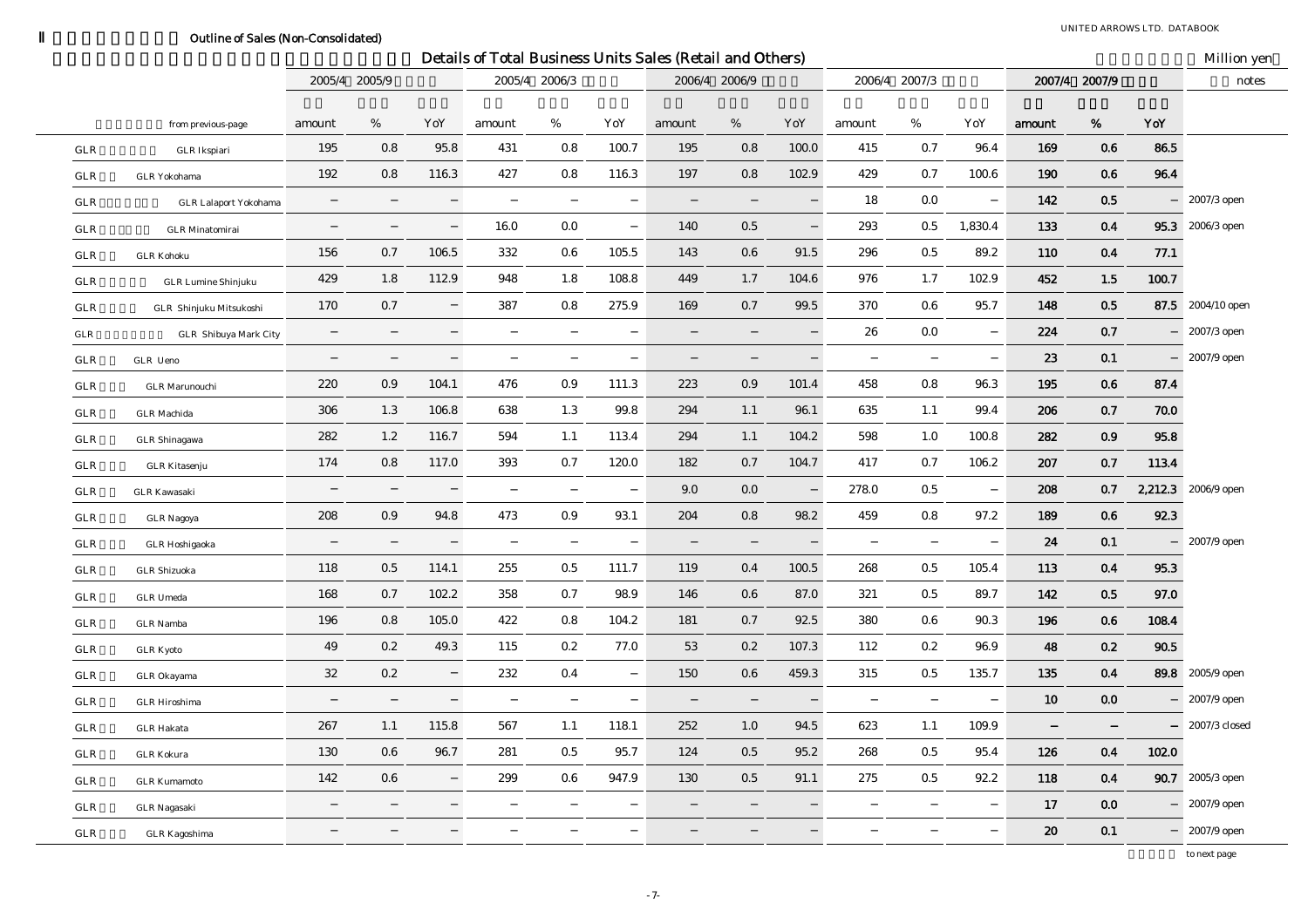#### Outline of Sales (Non-Consolidated)

UNITED ARROWS LTD. DATABOOK

|                            |                |                             |              |                |       |        |                |       | Details of Total Business Units Sales (Retail and Others) |               |       |                 |               |                |        |               |           | Million yen  |
|----------------------------|----------------|-----------------------------|--------------|----------------|-------|--------|----------------|-------|-----------------------------------------------------------|---------------|-------|-----------------|---------------|----------------|--------|---------------|-----------|--------------|
|                            |                |                             |              | 2005/4 2005/9  |       |        | 2005/4 2006/3  |       |                                                           | 2006/4 2006/9 |       |                 | 2006/4 2007/3 |                |        | 2007/4 2007/9 |           | notes        |
|                            |                |                             |              |                |       |        |                |       |                                                           |               |       |                 |               |                |        |               |           |              |
|                            |                | from previous-page          | amount       | %              | YoY   | amount | %              | YoY   | amount                                                    | %             | YoY   | amount          | %             | YoY            | amount | %             | YoY       |              |
|                            | GLR            | GLR new type stores         |              |                |       | 18     | $\bf{0}$       |       | 156.0                                                     | 0.6           |       | 442             | 0.8           | 2,431.4        | 213    | 0.7           | 136.4     | 7.(Note7.)   |
|                            | GLR            | GLR other sales             | 103          | 0.4            | 250.3 | 266    | 0.5            | 280.9 | 206                                                       | 0.8           | 199.5 | 555             | 0.9           | 208.6          | 284    | 0.9           | 136.9     | 8.(Note8.)   |
|                            |                | green label relaxing total  | 4,435        | 18.8           | 121.9 | 10,072 | 19.1           | 122.0 | 5,059                                                     | 19.7          | 114.1 | 11,728          | 20.0          | 116.4          | 5,545  | 18.2          | 109.6     |              |
|                            |                | CHROME HEARTS HARAJUKU      | 436          | 1.8            | 147.2 | 880    | 1.7            | 125.3 | 415                                                       | 1.6           | 95.2  | 841             | 1.4           | 95.5           | 486    | 1.6           | 117.0     |              |
|                            |                | CHROME HEARTS TOKYO         | 596          | 2.5            | 118.8 | 1,218  | 2.3            | 114.2 | 603                                                       | 2.3           | 101.1 | 1,231           | 2.1           | 101.0          | 652    | 2.1           | 108.2     |              |
|                            |                | <b>CHROME HEARTS OSAKA</b>  | 489          | 2.1            | 125.2 | 999    | 1.9            | 114.8 | 471                                                       | 1.9           | 96.3  | 1,003           | 1.7           | 100.4          | 510    | 1.7           | 108.1     |              |
| <b>CH</b>                  |                | CH other sales              | $\mathbf{0}$ | 0.0            |       |        | 0.0            |       | $\mathbf{0}$                                              | 0.0           | 21.3  | $5\phantom{.0}$ | 0.0           | 384.9          | 14     | 0.1           | 107,256.2 |              |
| <b>CHROME HEARTS total</b> |                |                             | 1,522        | 6.4            | 128.0 | 3,099  | 5.9            | 117.4 | 1,490                                                     | 5.8           | 97.9  | 3,081           | 5.3           | 99.4           | 1,663  | 5.5           | 111.6     |              |
| S.B.U.                     | UA             | S.B.U. and UA Labs          | 1,995        | 8.4            |       | 4,528  | 8.6            |       | 2,907                                                     | 11.3          | 145.7 | 6,900           | 11.8          | 152.4          | 4,388  | 14.4          | 150.9     | 9. (Note 9.) |
|                            |                | <b>Total Business Units</b> | 21,620       | 91.5           | 115.0 | 48,078 | 91.4           | 113.1 | 23,452                                                    | 91.3          | 108.5 | 53,781          | 91.7          | 111.9          | 27,317 | 89.8          | 116.5     |              |
|                            | 7.GLR<br>8.GLR |                             |              |                |       |        | $\overline{4}$ |       |                                                           |               |       |                 |               |                |        |               |           |              |
|                            | 9. S.B.U.      |                             | 12           |                |       |        |                |       |                                                           | 15            |       |                 |               | $\overline{4}$ |        |               |           |              |
|                            |                |                             |              | $\overline{2}$ |       |        |                | &     |                                                           |               |       |                 |               |                |        |               |           |              |

Notes: 7. "GLR new type stores" includes the sales of "ODONATA green label relaxing" (1store) and "FACADE GREEN green label relaxing" (4 stores).

8. "GLR other sales" includes the sales of mail-order, wholesale, etc.

9. "S.B.U. and UA Labs" includes the sales of "Another Edition" (12 stores), "Jewel Changes" (4 stores), "Odette é Odile UNITED ARROWS" (15 stores), "DRAWER" (4 stores), "DARJEELING DAYS" (4 stores), "Disney Loved By Natur "TOKISHIRAZU" (4 stores), "Liquor,woman&tears" (1 store) and "SOUNDS GOOD" (1 store).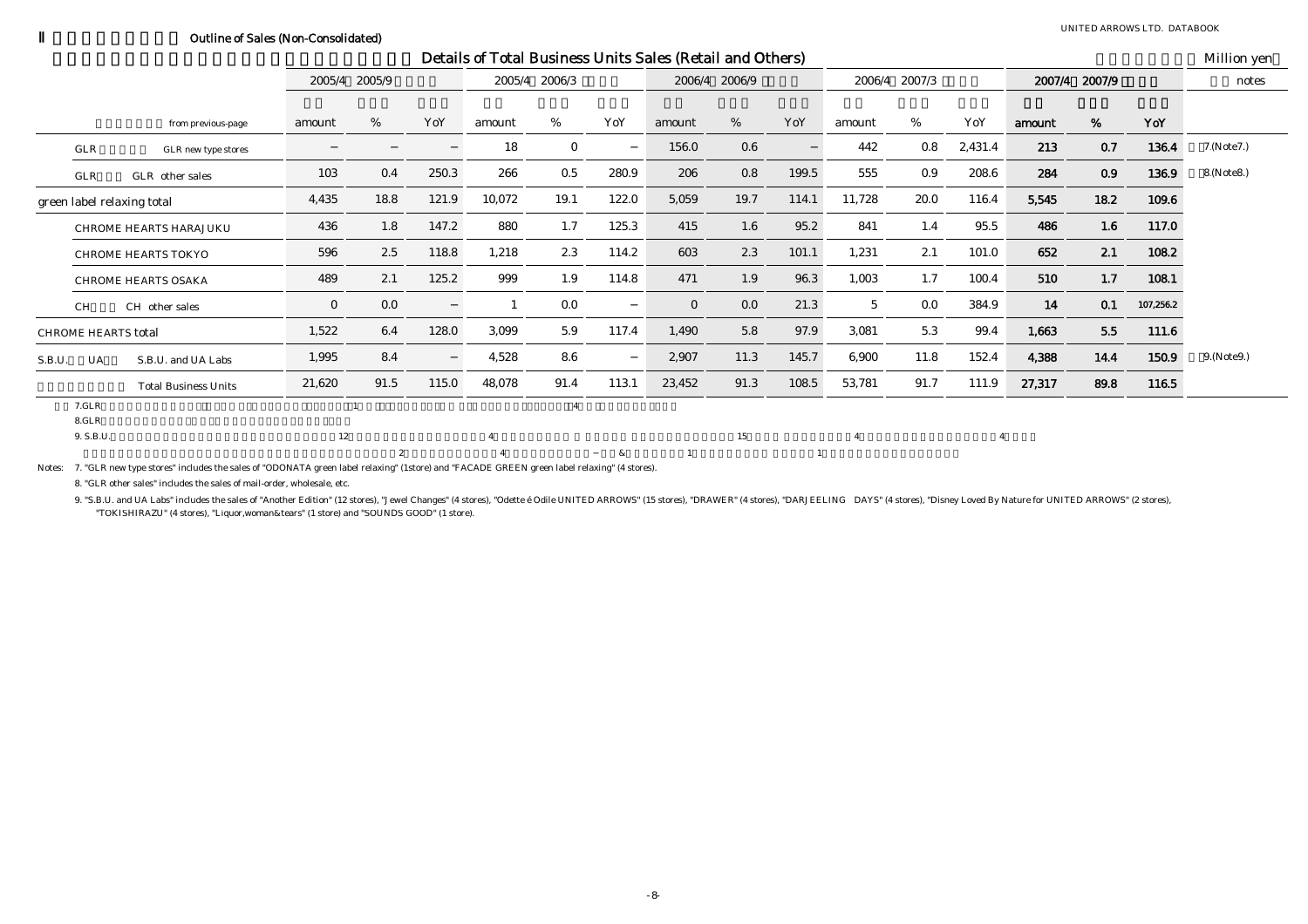### Sales by Category of Merchandise





|                       | 2005/4 | 2005/9 | 2005/4 | 2006/3 | 2006/4 | 2006/9 | 2006/4 | 2007/3 | 2007/4 | 2007/9 |                       |
|-----------------------|--------|--------|--------|--------|--------|--------|--------|--------|--------|--------|-----------------------|
|                       | amount | YoY    | amount | YoY    | amount | YoY    | amount | YoY    | amount | YoY    |                       |
| Men's clothes         | 9,816  | 110.7  | 22,547 | 109.5  | 10,289 | 104.8  | 24,102 | 106.9  | 11,348 | 110.3  | Men's clothes         |
| Women's clothes       | 8.976  | 118.0  | 19.576 | 116.9  | 10.143 | 113.0  | 23.234 | 118.7  | 12,419 | 122.4  | Women's clothes       |
| &<br>Silver & leather | 1.975  | 125.7  | 4.111  | 117.8  | 2.008  | 101.7  | 4.192  | 102.0  | 2,283  | 113.7  | &<br>Silver & leather |
| Miscellaneous         | 852    | 113.1  | 1,843  | 108.7  | 1,009  | 118.5  | 2,251  | 122.1  | 1,266  | 125.4  | Miscellaneous         |
|                       |        |        |        |        |        |        |        |        |        |        |                       |
| Others                | 2,020  | 119.8  | 4,531  | 119.0  | 2,237  | 110.7  | 4,885  | 107.8  | 3,117  | 139.3  | Total                 |
| Total                 | 23.641 | 115.4  | 52.610 | 113.6  | 25.689 | 108.7  | 58.666 | 111.5  | 30,434 | 118.5  |                       |



| 79   | 2005/4 | 2006/3 | 2006/4 | 2006/9 | 2006/4 | 2007/3 |        | 2007/4 2007/9 |                       | <b>TOTAL</b> |       | <b>UA</b> |       | <b>GLR</b> |       | <b>CH</b> |       | S.B.U. & Labs |             |
|------|--------|--------|--------|--------|--------|--------|--------|---------------|-----------------------|--------------|-------|-----------|-------|------------|-------|-----------|-------|---------------|-------------|
| Y    | amount | YoY    | amount | YoY    | amount | YoY    | amount | YoY           |                       | amount       | YoY   | amount    | YoY   | amount     | YoY   | amount    | YoY   | amount        | YoY         |
| 0.7  | 22,547 | 109.5  | 10,289 | 104.8  | 24,102 | 106.9  | 11,348 | 110.3         | Men's clothes         | 11,348       | 110.3 | 8,127     | 107.1 | 2,618      | 110.7 |           |       | 602           | 178.3       |
| 8.0  | 19,576 | 116.9  | 10,143 | 113.0  | 23,234 | 118.7  | 12,419 | 122.4         | Women's clothes       | 12,419       | 122.4 | 6,353     | 115.8 | 2,333      | 111.7 |           |       | 3,731         | 145.3       |
| 25.7 | 4,111  | 117.8  | 2,008  | 101.7  | 4,192  | 102.0  | 2,283  | 113.7         | &<br>Silver & leather | 2,283        | 113.7 | 620       | 119.8 |            |       | 1,663     | 111.6 |               |             |
| 3.1  | 1,843  | 108.7  | 1,009  | 118.5  | 2,251  | 122.1  | 1,266  | 125.4         | Miscellaneous         | 1,266        | 125.4 | 619       | 152.8 | 593        | 98.1  |           |       |               | 53 74,188.8 |
| 9.8  | 4,531  | 119.0  | 2,237  | 110.7  | 4,885  | 107.8  | 3,117  | 139.3         | Total                 | 27.317       | 116.5 | 15,720    | 112.3 | 5,545      | 109.6 | 1,663     | 111.6 | 4,388         | 150.9       |

#### 2007/9 2007/9 Total Business Units (By Business) Million yen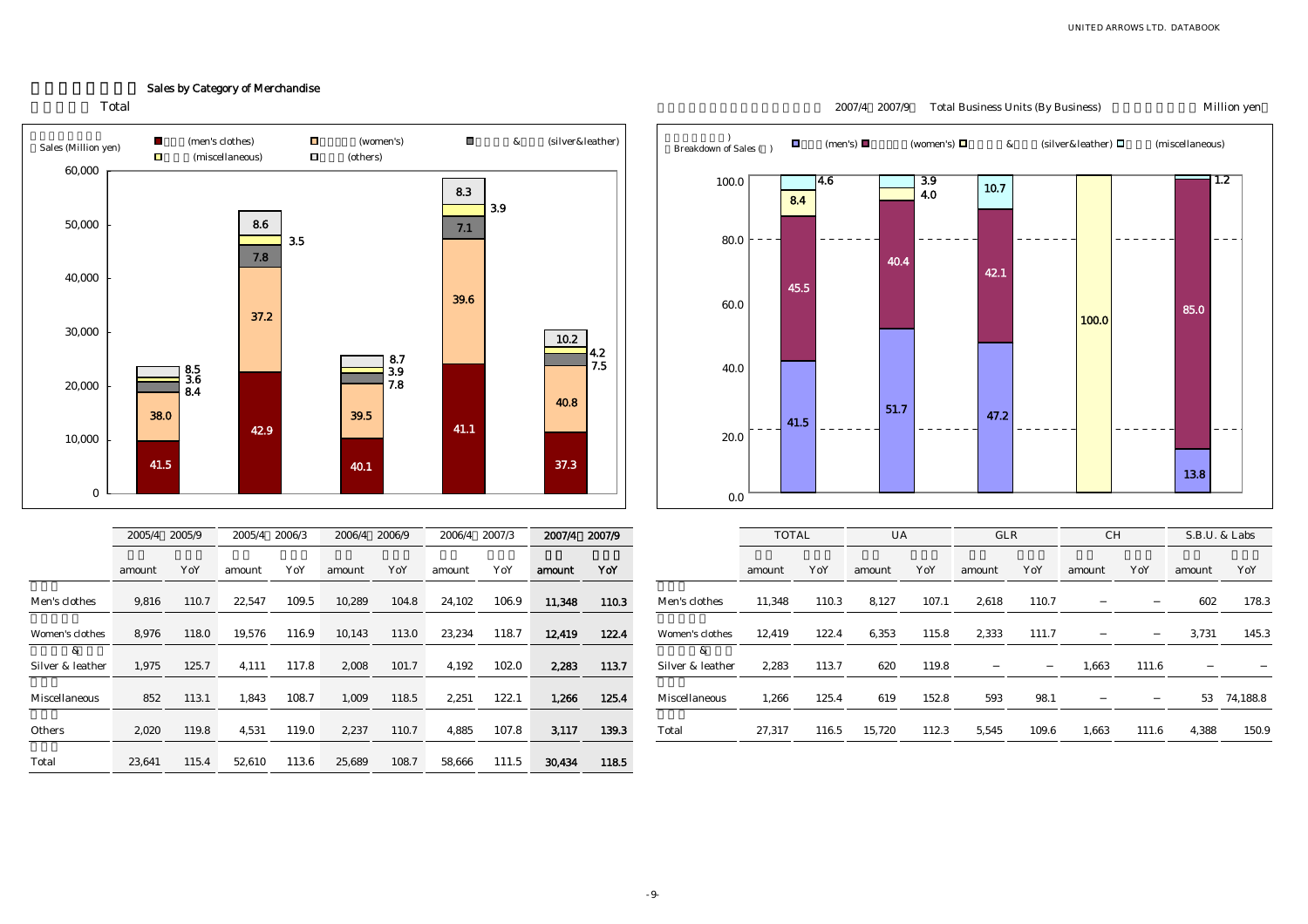green label relaxing and the state of the Million yen





Note: UA Label Image Stores include "THE SOVEREIGN HOUSE", "District UNITED ARROWS", "Changes UNITED ARROWS" (April 2006 January 2007) and "Cath Kidston" (FYE March 2007 ).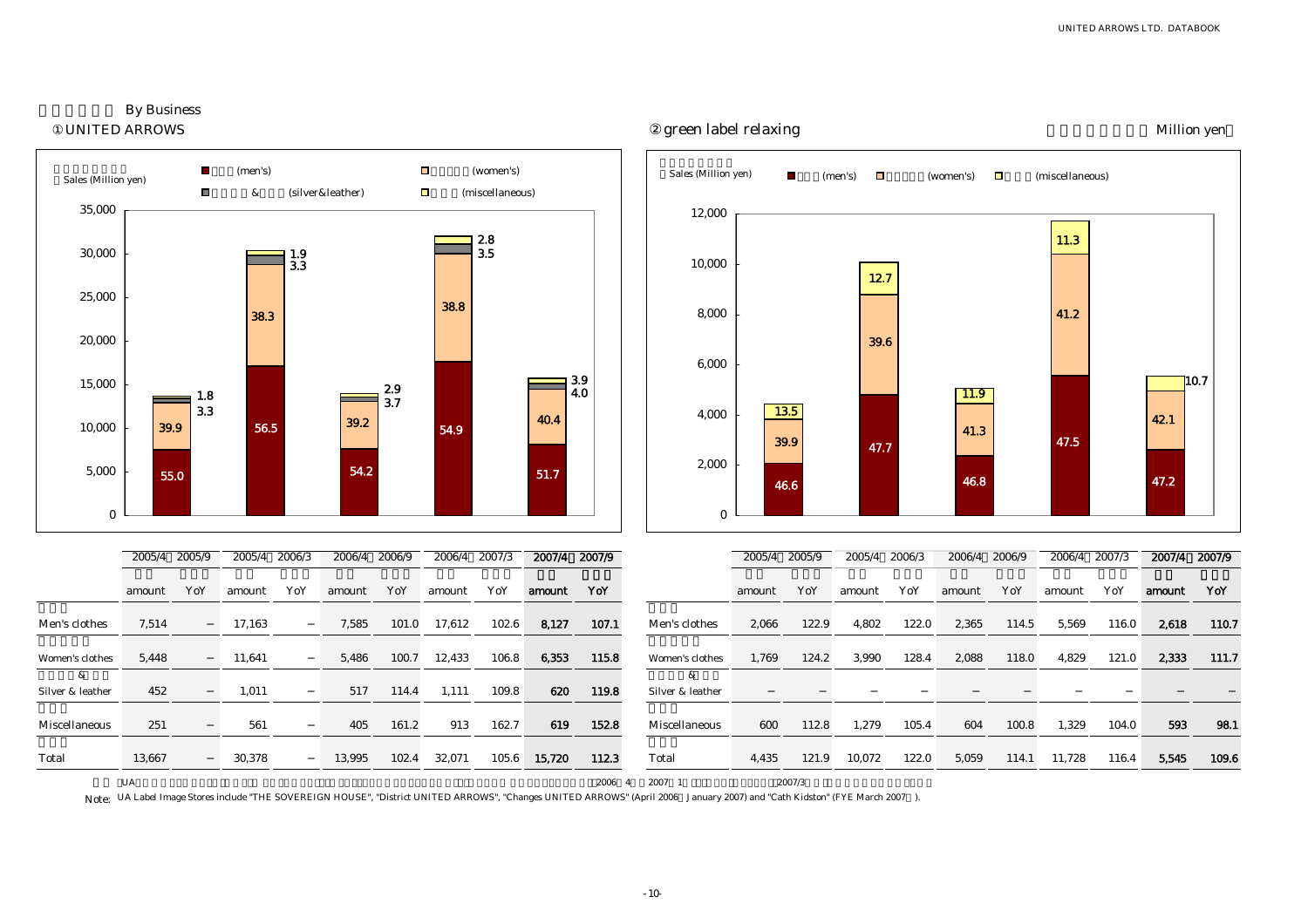

### -11-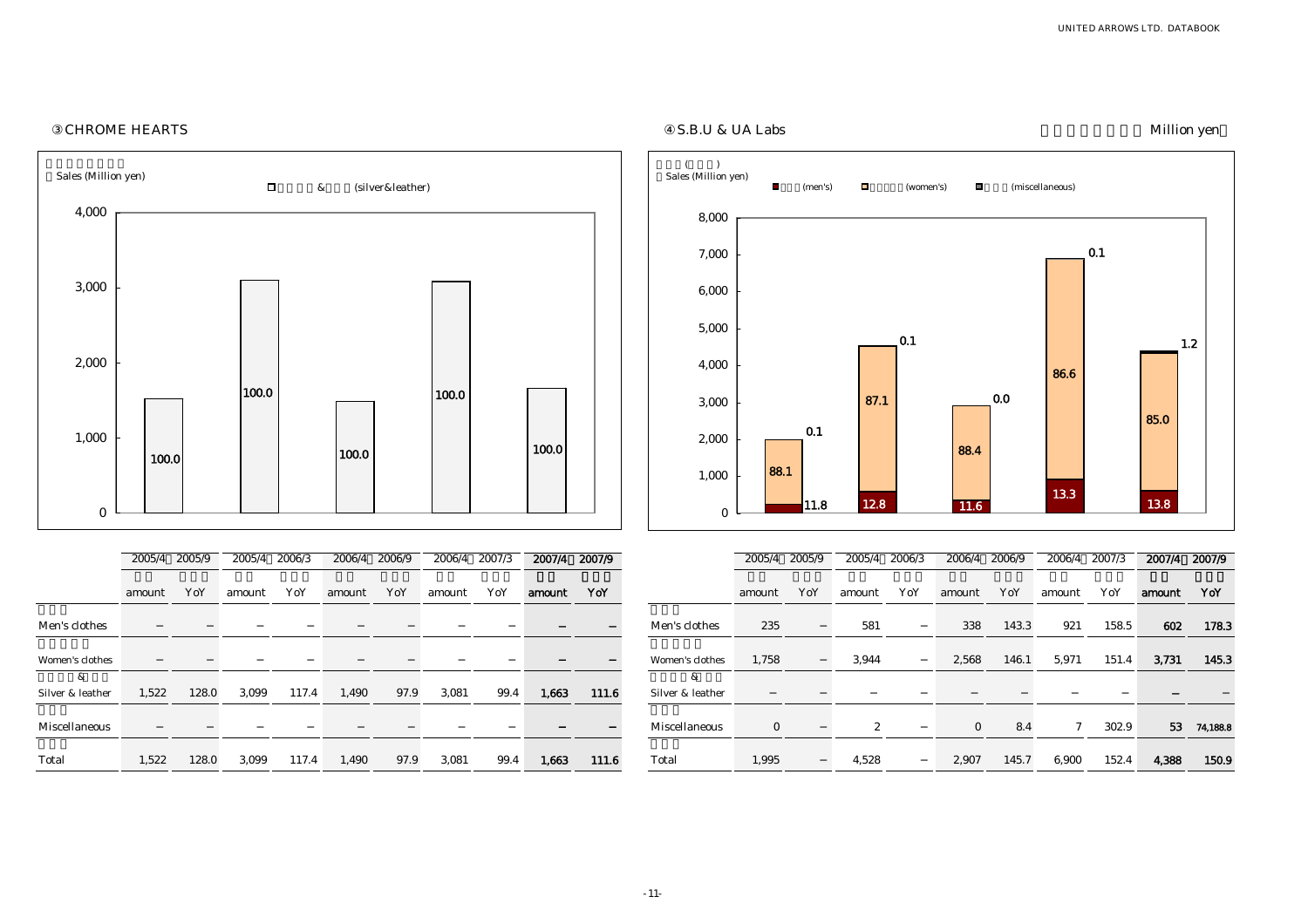#### Efficiency of Sales Non-Consolidated, Directly Managed Stores

|             |                                                | 2005/4<br>2005/9    | 2006/3<br>2005/4    | 2006/9<br>2006/4    | 2007/3<br>2006/4    | 2007/9<br>2007/4    |
|-------------|------------------------------------------------|---------------------|---------------------|---------------------|---------------------|---------------------|
|             | Sales by directly managed stores               | $21,014$ millions   | 46,489<br>millions  | 22,253<br>millions  | 50,768<br>millions  | 25,601<br>millions  |
| Sales per 1 | Sales space average                            | 19,882              | 20,344              | 21,378              | 22,213              | 25,139              |
|             | Sales per 1                                    | 1,056<br>thousands  | 2,285<br>thousands  | 1,040<br>thousands  | 2,285<br>thousands  | 1,018<br>thousands  |
|             | Ave. sales per month for every 1               | 176<br>thousands    | 190<br>thousands    | 173<br>thousands    | 190<br>thousands    | 169<br>thousands    |
|             | sales per employee number of employees average | 1,156               | 1,181               | 1,239               | 1,284               | 1,474               |
|             | sales per employee                             | 18,178<br>thousands | 39,364<br>thousands | 17,960<br>thousands | 39,539<br>thousands | 17,368<br>thousands |
|             | Ave. sales per month for every employee        | 3,029<br>thousands  | 3,280<br>thousands  | 2,993<br>thousands  | 3,294<br>thousands  | 2,894<br>thousands  |
|             |                                                |                     |                     |                     |                     |                     |
|             | $9.9007$ $8$                                   | 709                 |                     |                     |                     |                     |

| 2.2007 8      |        | 783 |     |       |        |
|---------------|--------|-----|-----|-------|--------|
| v.            | 2007/3 |     |     | 1 1 8 | 2008/3 |
| (2008)<br>- 3 |        | 897 | 577 |       |        |

Notes: 1. Sales space and number of employees are calculated in an average of the term.

2. In August 2007, 783 part-time workers were promoted to regular workers.

3. Until FYE March 2007, the number of employees were calculated by adding regular employees at work and the average number of part-time employees working eight hours per day. From FYE March 2008, the number of employees are calculated from all headcount (both regular employees and part-time employees).

(Average number of employees during the Interim of FYE March 2008; 897 regular employees, 577 part-time employees)

|  | <b>By Business</b> |
|--|--------------------|
|--|--------------------|

|                    |                                         | <b>UNITED ARROWS</b>                                    | green label relaxing | <b>CHROME HEARTS</b>                | S.B.U. and UA Labs  |
|--------------------|-----------------------------------------|---------------------------------------------------------|----------------------|-------------------------------------|---------------------|
|                    | Sales by directly managed stores        | 14,891<br>millions                                      | 5,261                | 1,649<br>millions<br>millions       | 3,800<br>millions   |
| Sales per 1        | Sales space average                     | 13,192                                                  | 7,574                | 544                                 | 3,827               |
|                    | Sales per 1                             | 1,128<br>thousands                                      | 694                  | 3,029<br>thousands<br>thousands     | 992<br>thousands    |
|                    | Ave. sales per month for every 1        | 188<br>thousands                                        | 115                  | 504<br>thousands<br>thousands       | 165<br>thousands    |
| Sales per employee | Number of employees average             | 792                                                     | 385                  | 31                                  | 266                 |
|                    | Sales per employee                      | 18,801<br>thousands                                     | 13,665               | 53,200<br>thousands<br>thousands    | 14,286<br>thousands |
|                    | Ave. sales per month for every employee | 3,133<br>thousands                                      | 2,277                | 8,866<br>thousands<br>thousands     | 2,381<br>thousands  |
|                    | 23<br><b>CHROME HEARTS:</b>             | <b>UNITED ARROWS:</b><br>S.B.U.<br><b>UA Labs:</b><br>8 | 508<br>284<br>148    | 218<br>green label relaxing:<br>118 | 167                 |

Notes: Breakdown of number of employees: UNITED ARROWS; 508 regular employees and 284 part-time employees, green label relaxing; 218 regular employees and 167 part-time employees, CHROME HEARTS; 23 regular employees and 8 part-time employees, S.B.U. and UA Labs; 148 regular employees and 118 part-time employees.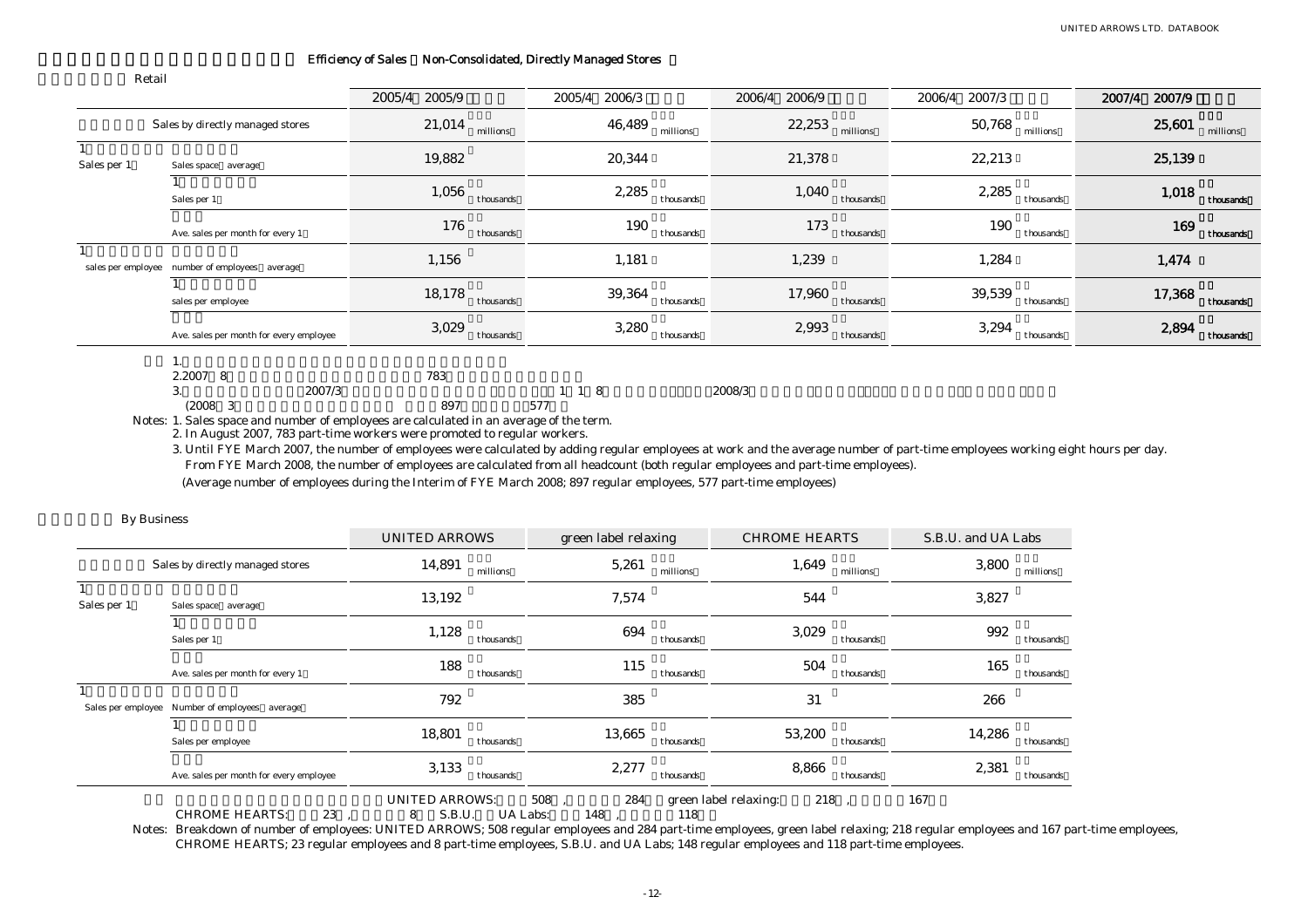# (3) By Business in details

#### UNITED ARROWS

|                             |                                                | 2005/4 2005/9       | 2006/3<br>2005/4    | 2006/4 2006/9                | 2007/3<br>2006/4    | 2007/4 2007/9       |
|-----------------------------|------------------------------------------------|---------------------|---------------------|------------------------------|---------------------|---------------------|
|                             | Sales by directly managed stores               | 13,398<br>millions  | $29,566$ millions   | 13,413<br>millions           | 30,599<br>millions  | $14,891$ millions   |
| $\mathbf{1}$<br>Sales per 1 | Sales space average                            | 12,256              | 12,252              | 11,973                       | 12,153              | 13,192              |
|                             | Sales per 1                                    | 1,093<br>thousands  | 2,413<br>thousants  | 1,120<br>thousands           | 2,517<br>thousands  | 1,128<br>thousands  |
|                             | Ave. sales per month for every 1               | 182<br>thousands    | 201<br>thousands    | 186<br>thousands             | 209<br>thousands    | 188<br>thousands    |
|                             | sales per employee number of employees average | 709                 | 718                 | 720                          | 732                 | 792                 |
|                             | sales per employee                             | 18,898<br>thousands | 41,178<br>thousands | 18,630<br>thousands          | 41,802<br>thousands | 18,801<br>thousands |
|                             | Ave. sales per month for every employee        | 3,149<br>thousands  | 3,431<br>thousands  | 3,105<br>thousands           | 3,483<br>thousands  | 3,133<br>thousands  |
| green label relaxing        |                                                |                     |                     |                              |                     |                     |
|                             |                                                | 2005/4<br>2005/9    | 2005/4<br>2006/3    | 2006/4<br>2006/9             | 2006/4<br>2007/3    | 2007/4<br>2007/9    |
|                             | Sales by directly managed stores               | 4,332<br>millions   | 9,805<br>millions   | 4,851<br>millions            | 11,172<br>millions  | 5,261<br>millions   |
| Sales per 1                 | Sales space average                            | 5,274               | 5,599               | 6,698                        | 6,701               | 7,574               |
|                             | Sales per 1                                    | 821<br>thousands    | 1,751<br>thousands  | 724<br>thousands             | 1,667<br>thousands  | 694<br>thousands    |
|                             | Ave. sales per month for every 1               | 136<br>thousands    | 145<br>thousands    | 120<br>thousands             | 138<br>thousands    | 115<br>thousands    |
|                             | sales per employee number of employees average | 295                 | 302                 | 316                          | 333                 | 385                 |
|                             | sales per employee                             | 14,685<br>thousands | 32,469<br>thousands | 15,352<br>thousands          | 33,552<br>thousands | 13,665<br>thousands |
|                             | Ave. sales per month for every employee        | 2,447<br>thousands  | 2,705<br>thousands  | $2,558$ <sub>thousands</sub> | 2,796<br>thousands  | 2,277<br>thousands  |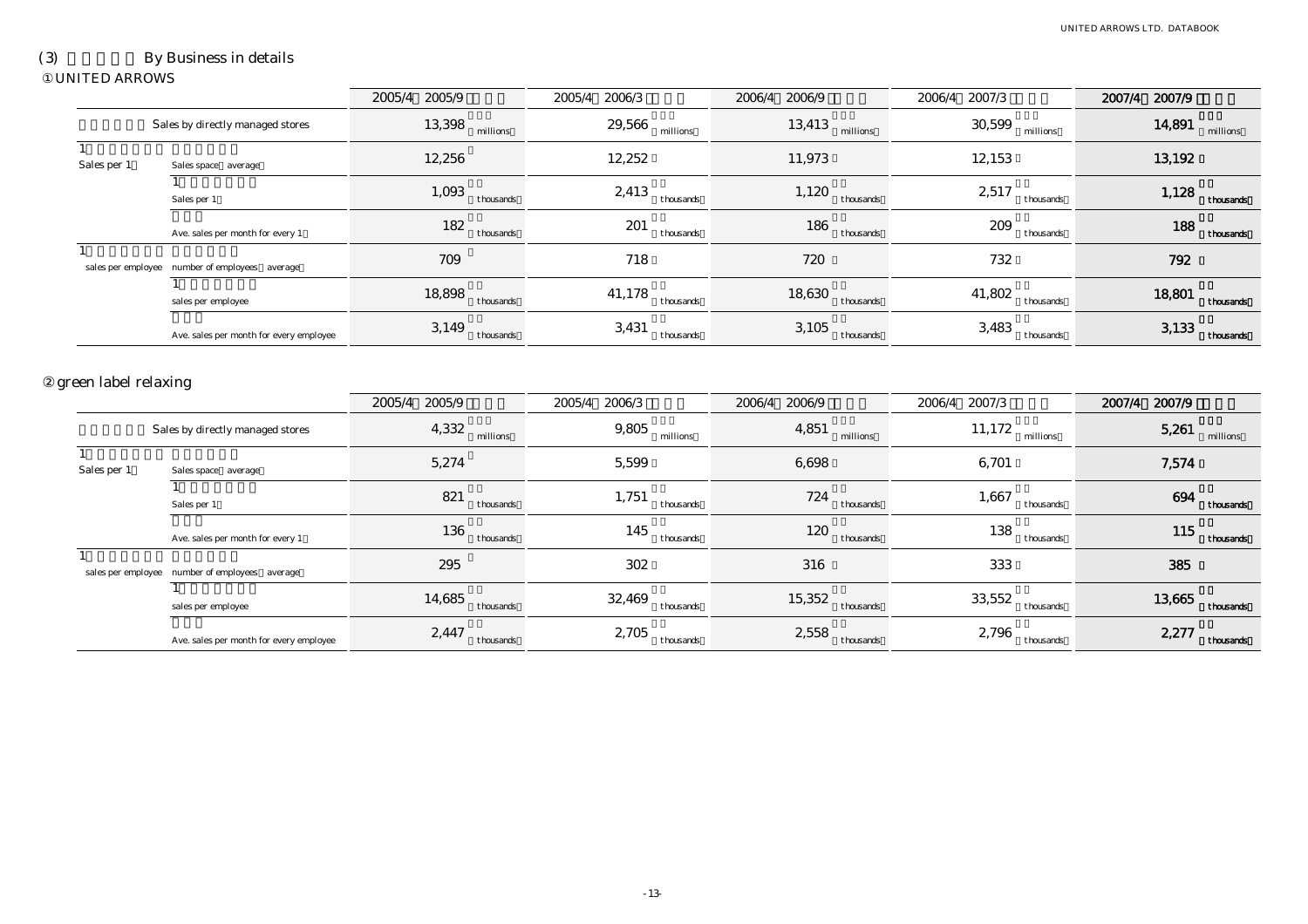### CHROME HEARTS

|                             |                                                | 2005/4 2005/9       | 2005/4<br>2006/3     | 2006/9<br>2006/4    | 2006/4<br>2007/3     | 2007/9<br>2007/4    |
|-----------------------------|------------------------------------------------|---------------------|----------------------|---------------------|----------------------|---------------------|
|                             | Sales by directly managed stores               | 1,522<br>millions   | 3,098<br>millions    | 1,490<br>millions   | 3,075<br>millions    | 1,649<br>millions   |
| $\mathbf{1}$<br>Sales per 1 | Sales space average                            | 544                 | 544                  | 544                 | 544                  | 544                 |
|                             | $\overline{1}$<br>Sales per 1                  | 2,797<br>thousands  | 5,691<br>thousands   | 2,738<br>thousands  | 5,649<br>thousands   | 3,029<br>thousands  |
|                             | Ave. sales per month for every 1               | 466<br>thousands    | 474<br>thousands     | 456<br>thousands    | 470<br>thousands     | 504<br>thousands    |
|                             | sales per employee number of employees average | $\bf 29$            | 28                   | $30\,$              | 30                   | 31                  |
|                             | sales per employee                             | 52,511<br>thousands | 110,661<br>thousands | 49,689<br>thousands | 102,527<br>thousands | 53,200<br>thousands |
|                             | Ave. sales per month for every employee        | 8,751<br>thousands  | 9,221<br>thousands   | 8,281<br>thousands  | 8,543<br>thousands   | 8,866<br>thousands  |
| S.B.U & UA Labs             |                                                | 2005/4 2005/9       | 2006/3<br>2005/4     | 2006/4<br>2006/9    | 2007/3<br>2006/4     | 2007/9<br>2007/4    |
|                             | Sales by directly managed stores               | 1,760<br>millions   | 4,018<br>millions    | 2,497<br>millions   | 5,920<br>millions    | 3,800<br>millions   |
| $\mathbf{1}$<br>Sales per 1 | Sales space average                            | 1,807               | 1,947                | 2,161               | 2,814                | 3,827               |
|                             | Sales per 1                                    | 973<br>thousands    | 2,063<br>thousands   | 1,155<br>thousands  | 2,103<br>thousands   | 992<br>thousands    |
|                             | Ave. sales per month for every 1               | 162<br>thousands    | 171<br>thousands     | 192<br>thousands    | 175<br>thousands     | 165<br>thousands    |
|                             | sales per employee number of employees average | 123                 | 133                  | 173                 | 189                  | 266                 |
|                             | 1<br>sales per employee                        | 14,311<br>thousands | 30,214<br>thousands  | 14,437<br>thousands | 31,325<br>thousands  | 14,286<br>thousands |
|                             | Ave. sales per month for every employee        | 2,385<br>thousands  | 2,517<br>thousands   | 2,406<br>thousands  | 2,610<br>thousands   | 2,381<br>thousands  |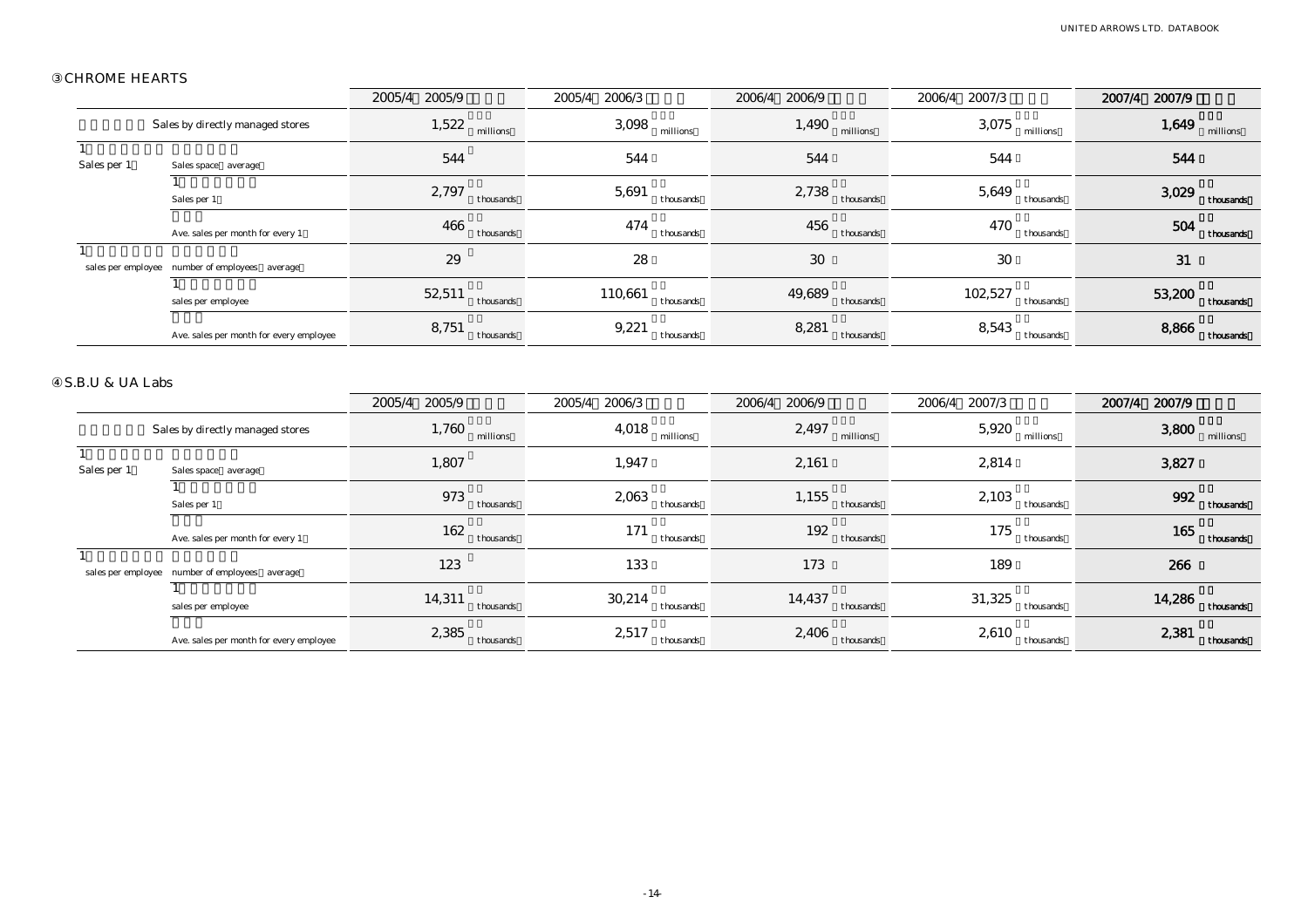| <b>Total Business Units</b> |      |           | 4              | 5               | 6     | $\tau$          | 8      | 9               |            | 10      | 11       | 12       |              | 2            | 3     |            |       |
|-----------------------------|------|-----------|----------------|-----------------|-------|-----------------|--------|-----------------|------------|---------|----------|----------|--------------|--------------|-------|------------|-------|
|                             |      |           | April          | May             | June  | July            | August | September       | $1st$ half | October | November | December | January      | February     | March | $2nd$ half | total |
|                             |      | 05/4 06/3 | 115.4          | 117.1           | 120.6 | 112.6           | 106.2  | 117.3           | 115.0      | 108.2   | 121.8    | 114.1    | 109.0        | 110.1        | 106.0 | 111.5      | 113.1 |
| sales                       | 06/4 | 07/3      | 102.7          | 109.2           | 107.8 | 111.1           | 111.1  | 109.4           | 108.5      | 107.7   | 108.2    | 115.1    | 119.6        | 121.5        | 118.3 | 114.6      | 111.9 |
|                             | 07/4 | 08/3      | 114.5          | 115.2           | 138.7 | 105.2           | 114.2  | 114.8           | 116.5      |         |          |          |              |              |       |            |       |
|                             | 05/4 | 06/3      | 109.9          | 110.5           | 110.0 | 104.8           | 99.7   | 114.2           | 108.0      | 106.1   | 110.4    | 107.4    | 106.7        | 99.4         | 98.5  | 105.1      | 106.5 |
| number of customers 06/4    |      | 07/3      | 93.6           | 99.9            | 99.2  | 101.0           | 101.0  | 100.6           | 99.3       | 100.2   | 100.9    | 101.7    | 108.5        | 115.2        | 111.5 | 105.9      | 102.5 |
|                             | 07/4 | 08/3      | 109.4          | 107.0           | 133.6 | 98.5            | 111.5  | 112.5           | 110.8      |         |          |          |              |              |       |            |       |
|                             | 05/4 | 06/3      | 104.8          | 105.6           | 109.1 | 107.1           | 106.4  | 101.9           | 106.1      | 101.5   | 108.6    | 104.5    | 100.4        | 109.4        | 105.6 | 104.6      | 105.1 |
| Ave. spending per           | 06/4 | 07/3      | 107.2          | 106.6           | 105.8 | 107.1           | 107.1  | 106.5           | 106.6      | 105.0   | 104.9    | 110.5    | 107.2        | 101.6        | 103.8 | 105.5      | 106.4 |
| customer                    | 07/4 | 08/3      | 102.6          | 106.4           | 103.0 | 104.8           | 100.7  | 101.1           | 103.7      |         |          |          |              |              |       |            |       |
|                             | 05/4 | 06/3      | 67             | 68              | 69    | 69              | 69     | 71              |            | 73      | 73       | 73       | 73           | 73           | 79    |            |       |
| number of stores            |      | 06/4 07/3 | 82             | 82              | 82    | 80              | 79     | 94              |            | 98      | 99       | 99       | 99           | 97           | 104   |            |       |
|                             | 07/4 | 08/3      | 108            | 107             | 108   | 108             | 109    | 124             |            |         |          |          |              |              |       |            |       |
| <b>Existing Stores</b>      |      |           | $\overline{4}$ | $5\overline{)}$ | 6     | $\overline{7}$  | 8      | 9               |            | 10      | 11       | 12       | $\mathbf{1}$ | $\mathbf{2}$ | 3     |            |       |
|                             |      |           | April          | May             | June  | July            | August | September       | $1st$ half | October | November | December | January      | February     | March | $2nd$ half | total |
|                             | 05/4 | 06/3      | 106.2          | 108.4           | 111.5 | 108.0           | 107.0  | 106.1           | 107.9      | 102.5   | 115.3    | 108.1    | 101.3        | 101.4        | 100.1 | 105.0      | 106.3 |
| sales                       | 06/4 | 07/3      | 95.2           | 100.5           | 99.6  | 100.7           | 97.6   | 101.4           | 99.2       | 96.6    | 97.8     | 104.9    | 108.2        | 109.6        | 106.5 | 103.4      | 101.5 |
|                             | 07/4 | 08/3      | 103.8          | 103.7           | 127.0 | 95.2            | 103.2  | 96.9            | 104.4      |         |          |          |              |              |       |            |       |
|                             | 05/4 | 06/3      | 101.4          | 101.8           | 101.2 | 100.3           | 100.5  | 103.6           | 101.4      | 100.3   | 105.4    | 102.9    | 100.8        | 93.3         | 95.3  | 100.1      | 100.7 |
| number of customers 06/4    |      | 07/3      | 88.1           | 93.6            | 93.4  | 92.4            | 88.8   | 96.2            | 92.1       | 91.4    | 92.1     | 94.1     | 100.7        | 106.0        | 100.1 | 96.9       | 94.4  |
|                             |      | 07/4 08/3 | 100.5          | 97.6            | 123.9 | 90.2            | 101.5  | 93.0            | 100.2      |         |          |          |              |              |       |            |       |
|                             | 05/4 | 06/3      | 104.7          | 106.5           | 110.2 | 107.7           | 106.5  | 102.5           | 106.4      | 102.3   | 109.3    | 105.1    | 100.5        | 108.7        | 105.0 | 104.9      | 105.5 |
| Ave. spending per           | 06/4 | 07/3      | 108.0          | 107.4           | 106.6 | 109.0           | 109.9  | 105.5           | 107.7      | 105.7   | 106.2    | 111.5    | 107.5        | 103.4        | 106.3 | 106.7      | 107.5 |
| customer                    | 07/4 | 08/3      | 103.2          | 106.2           | 102.5 | 105.6           | 101.6  | 104.3           | 104.2      |         |          |          |              |              |       |            |       |
|                             | 05/4 | 06/3      | 55             | 56              | 55    | 52              | 50     | 52              |            | 58      | 63       | 63       | 61           | 59           | 60    |            |       |
| number of stores            | 06/4 | 07/3      | 67             | 67              | 67    | 64              | 60     | 61              |            | 68      | 70       | 70       | 66           | 65           | 65    |            |       |
|                             |      | 07/4 08/3 | 72             | 74              | 74    | $\overline{72}$ | 66     | $\overline{72}$ |            |         |          |          |              |              |       |            |       |

# (%) Sales, Number of Customers, and Ave. Spending per Customer Compared to the same month of last year

1. 2006/3

2.

3.

All Business Units

Note: 1. From FYE March 2006, a new category of "Total Business Units Sales" has been disclosed. It includes the sales of retail, wholesale, mail-order and formal wear rental.

2. "Number of customers" and "Ave. spending per customer" are calculated from retail sales.

3. "Number of stores" is the total number of stores opened by the end of every month.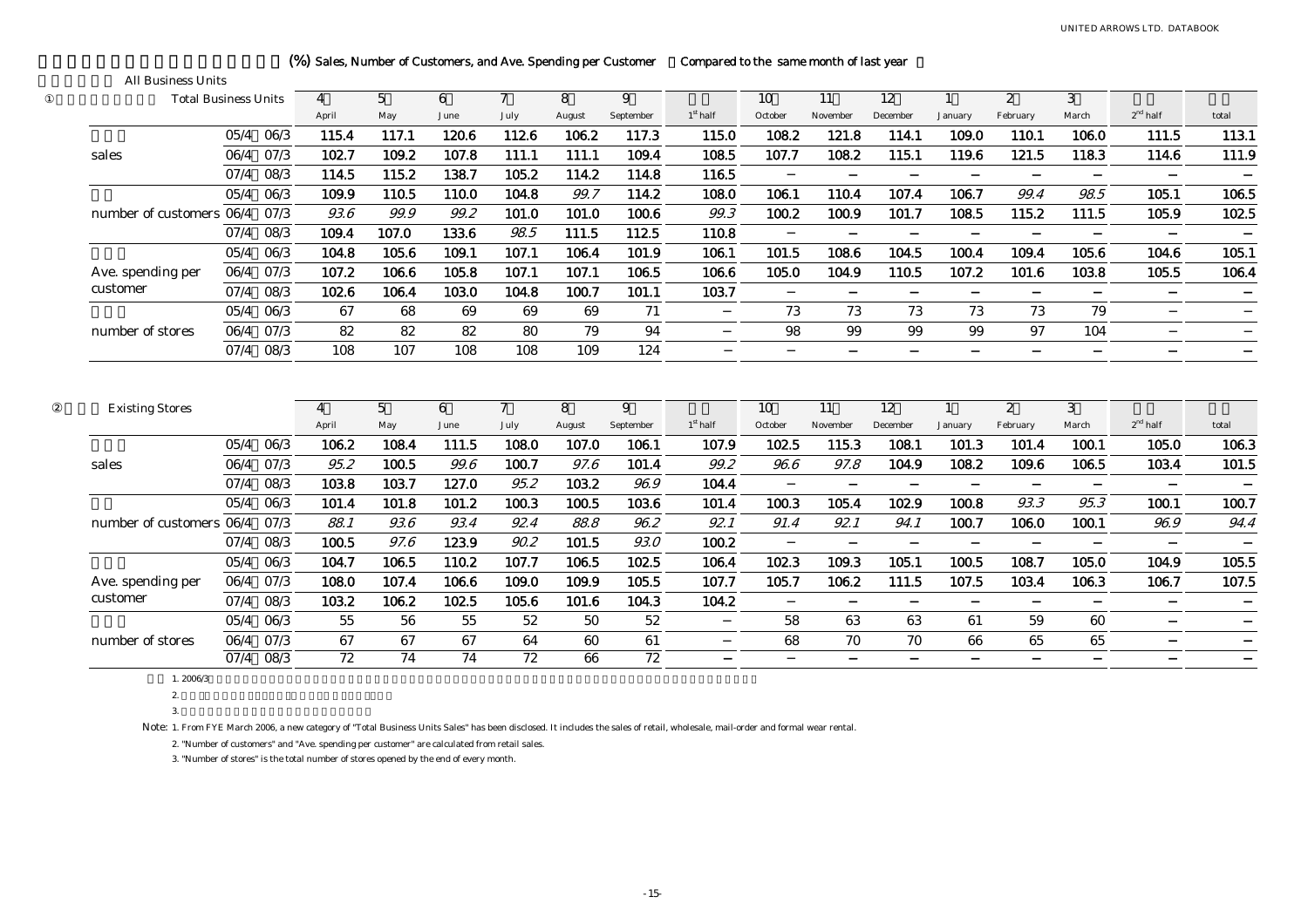#### UNITED ARROWS

| <b>Total Business Units</b>   |      |           | $\overline{4}$          | $\overline{5}$         | 6         | $\overline{7}$       | 8           | 9              |            | 10            | 11             | 12             |                           | 2             | 3          |                   |       |
|-------------------------------|------|-----------|-------------------------|------------------------|-----------|----------------------|-------------|----------------|------------|---------------|----------------|----------------|---------------------------|---------------|------------|-------------------|-------|
|                               |      |           | April                   | May                    | June      | July                 | August      | September      | $1st$ half | October       | November       | December       | January                   | February      | March      | $2nd$ half        | total |
|                               |      | 05/4 06/3 | 110.9                   | 112.4                  | 114.0     | 102.5                | 92.5        | 101.2          | 106.8      | 101.2         | 115.3          | 107.3          | 99.9                      | 106.4         | 97.6       | 104.4             | 105.5 |
| <b>Sales</b>                  | 06/4 | 07/3      | 95.9                    | 101.0                  | 101.4     | 106.2                | 108.7       | 103.2          | 102.4      | 102.3         | 101.2          | 112.0          | 109.1                     | 112.5         | 113.9      | 108.2             | 105.6 |
|                               | 07/4 | 08/3      | 109.9                   | 113.0                  | 131.7     | 99.1                 | 112.8       | 111.8          | 112.3      |               |                |                |                           |               |            |                   |       |
|                               | 05/4 | 06/3      | 107.9                   | 107.3                  | 103.8     | 96.5                 | 87.7        | 106.5          | 101.4      | 100.2         | 103.6          | 103.9          | 101.5                     | 99.5          | 93.4       | 100.5             | 100.9 |
| Number of customers 06/4 07/3 |      |           | 89.2                    | 94.5                   | 95.7      | 96.9                 | 99.1        | 96.8           | 95.2       | 98.2          | 96.2           | 99.4           | 97.9                      | 106.4         | 105.2      | 100.0             | 97.6  |
|                               | 07/4 | 08/3      | 105.0                   | 103.5                  | 127.4     | 92.7                 | 110.8       | 109.1          | 106.5      |               |                |                |                           |               |            |                   |       |
|                               | 05/4 | 06/3      | 102.6                   | 104.6                  | 109.7     | 106.2                | 105.2       | 99.8           | 105.2      | 100.2         | 109.7          | 101.7          | 97.0                      | 105.3         | 102.7      | 102.4             | 103.6 |
| Ave. spending per             |      | 06/4 07/3 | 105.5                   | 104.1                  | 103.4     | 106.7                | 107.0       | 104.7          | 105.1      | 102.6         | 104.1          | 110.9          | 109.5                     | 102.7         | 105.3      | 106.1             | 105.9 |
| customer                      | 07/4 | 08/3      | 102.4                   | 107.2                  | 102.6     | 105.7                | 100.6       | 101.7          | 104.1      |               |                |                |                           |               |            |                   |       |
|                               |      | 05/4 06/3 | 25                      | 25                     | 25        | 25                   | 25          | 25             |            | 25            | 25             | 25             | 25                        | 25            | 25         |                   |       |
| Number of stores              |      | 06/4 07/3 | 27                      | 27                     | 27        | 25                   | 24          | 30             |            | 32            | 32             | 32             | 32                        | 29            | 31         |                   |       |
|                               | 07/4 | 08/3      | 32                      | 32                     | 32        | 32                   | 33          | 37             |            |               |                |                |                           |               |            |                   |       |
|                               |      |           |                         |                        |           |                      |             |                |            |               |                |                |                           |               |            |                   |       |
| <b>Existing Stores</b>        |      |           | $\overline{4}$<br>April | $5\overline{)}$<br>May | 6<br>June | $\mathcal I$<br>July | 8<br>August | 9<br>September | $1st$ half | 10<br>October | 11<br>November | 12<br>December | $\overline{1}$<br>January | 2<br>February | 3<br>March | $2^{\rm nd}$ half | total |
|                               |      | 05/4 06/3 | 106.9                   | 108.3                  | 109.9     | 104.8                | 102.9       | 104.4          | 106.4      | 100.4         | 113.6          | 105.8          | 97.1                      | 99.4          | 97.0       | 102.4             | 104.1 |
| <b>Sales</b>                  |      | 06/4 07/3 | 94.1                    | 98.4                   | 98.4      | 100.0                | 98.1        | 101.8          | 98.2       | 98.2          | 98.8           | 108.5          | 107.7                     | 111.6         | 110.8      | 105.3             | 102.0 |
|                               | 07/4 | 08/3      | 105.6                   | 106.0                  | 125.6     | 94.5                 | 102.9       | 97.1           | 104.7      |               |                |                |                           |               |            |                   |       |
|                               | 05/4 | 06/3      | 103.2                   | 102.6                  | 99.4      | 99.0                 | 99.4        | 105.1          | 101.2      | 100.2         | 103.6          | 103.9          | 100.2                     | 93.8          | 94.7       | 99.9              | 100.5 |
| Number of customers 06/4      |      | 07/3      | 89.2                    | 94.5                   | 95.2      | 92.7                 | 90.3        | 100.4          | 93.4       | 96.1          | 94.6           | 97.5           | 98.6                      | 106.4         | 103.7      | 98.9              | 96.1  |
|                               | 07/4 | 08/3      | 102.5                   | 99.1                   | 122.7     | 89.6                 | 100.8       | 91.5           | 100.1      |               |                |                |                           |               |            |                   |       |
|                               |      | 05/4 06/3 | 103.6                   | 105.5                  | 110.6     | 105.8                | 103.5       | 99.3           | 105.1      | 100.2         | 109.7          | 101.7          | 96.9                      | 106.0         | 102.5      | 102.5             | 103.5 |
| Ave. spending per             | 06/4 | 07/3      | 105.5                   | 104.1                  | 103.3     | 107.9                | 108.6       | 101.4          | 105.1      | 102.2         | 104.4          | 111.3          | 109.2                     | 104.8         | 106.9      | 106.4             | 106.2 |
| customer                      | 07/4 | 08/3      | 103.0                   | 106.9                  | 102.4     | 105.5                | 102.1       | 106.2          | 104.6      |               |                |                |                           |               |            |                   |       |
|                               | 05/4 | 06/3      | 24                      | 24                     | 23        | 22                   | 22          | 22             |            | 25            | 25             | $25\,$         | 24                        | 23            | 23         |                   |       |
| Number of stores              | 06/4 | 07/3      | 27                      | 27                     | 26        | 23                   | 22          | $22\,$         |            | 24            | 24             | 24             | 21                        | 20            | 21         |                   |       |
|                               |      | 07/4 08/3 | 19                      | 19                     | 19        | 19                   | 18          | 19             |            |               |                |                |                           |               |            |                   |       |
| 1.                            |      |           |                         |                        | L.I.S.    |                      |             |                |            |               |                |                |                           |               |            |                   |       |

Note: 1.The sales and store numbers of UNITED ARROWS Label Image Stores are included in "UNITED ARROWS".

2.UA Label Image Store includes "THE SOVEREIGN HOUSE", "District UNITED ARROWS", "Changes UNITED ARROWS" (April 2006 January 2007) and "Cath Kidston" (FYE March 2007 ).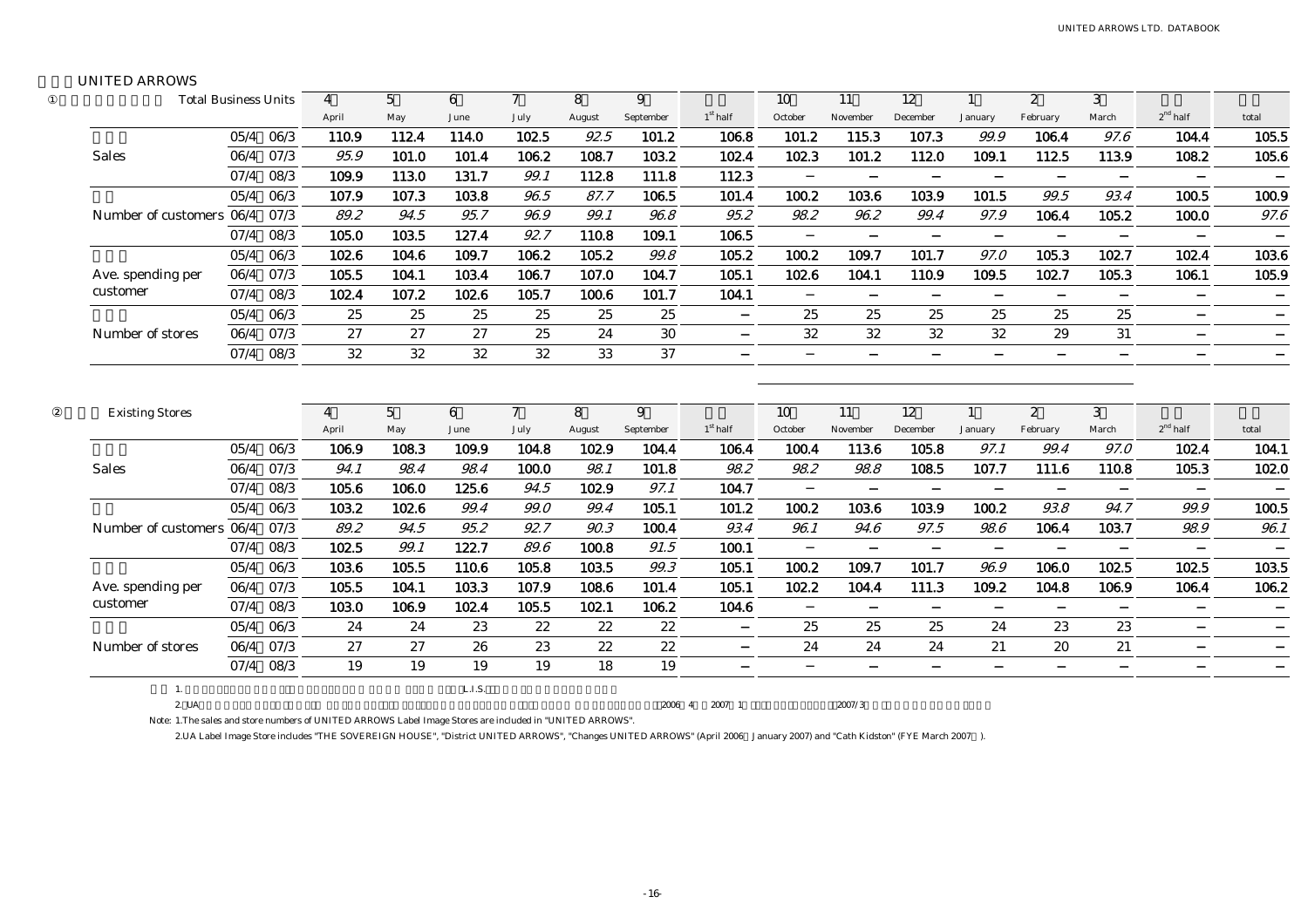# green label relaxing

|                          | <b>Total Business Units</b> |             | 4     | $\overline{5}$  | 6        | $\tau$       | 8        | 9         |            | 10      | 11       | $12 \overline{ }$ |              | $\mathbf{2}$ | 3      |                   |            |
|--------------------------|-----------------------------|-------------|-------|-----------------|----------|--------------|----------|-----------|------------|---------|----------|-------------------|--------------|--------------|--------|-------------------|------------|
|                          |                             |             | April | May             | June     | July         | August   | September | $1st$ half | October | November | December          | January      | February     | March  | $2^{\rm nd}$ half | total      |
|                          |                             | 05/4 06/3   | 113.1 | 113.4           | 120.7    | 126.0        | 130.9    | 132.0     | 121.9      | 117.8   | 132.7    | 123.2             | 122.9        | 115.0        | 117.8  | 122.0             | 122.0      |
| <b>Sales</b>             | 06/4                        | 07/3        | 108.1 | 116.8           | 115.5    | 117.9        | 111.1    | 113.8     | 114.1      | 107.9   | 114.4    | 113.4             | 130.7        | 129.6        | 118.7  | 118.3             | 116.4      |
|                          |                             | 07/4 08/3   | 109.1 | 109.0           | 133.9    | 99.1         | 102.2    | 106.3     | 109.6      |         |          |                   |              |              |        |                   |            |
|                          |                             | 05/4 06/3   | 108.0 | 110.7           | 113.5    | 113.9        | 118.7    | 120.6     | 113.8      | 111.8   | 118.2    | 108.6             | 110.5        | 91.1         | 100.9  | 107.6             | 110.6      |
| Number of customers 06/4 |                             | 07/3        | 94.7  | 100.6           | 98.4     | 104.5        | 99.9     | 99.0      | 99.8       | 95.8    | 100.4    | $98.0\,$          | 119.8        | 126.1        | 112.4  | 107.8             | 103.8      |
|                          |                             | 07/4 08/3   | 104.7 | 102.8           | 128.8    | 95.9         | 101.9    | 110.0     | 106.5      |         |          |                   |              |              |        |                   |            |
|                          |                             | 05/4 06/3   | 103.7 | 101.9           | 105.6    | 107.7        | 109.2    | 108.4     | 105.9      | 104.1   | 110.2    | 111.3             | 109.3        | 122.5        | 115.1  | 111.4             | 108.6      |
| Ave. spending per        |                             | 06/4 07/3   | 113.0 | 114.0           | 114.3    | 112.0        | 108.4    | 111.9     | 112.2      | 109.8   | 110.4    | 112.8             | 106.1        | 100.4        | 104.4  | 107.2             | 109.8      |
| customer                 | 07/4                        | 08/3        | 102.9 | 104.9           | 103.6    | 101.3        | 99.2     | 96.1      | 101.8      |         |          |                   |              |              |        |                   |            |
|                          |                             | $05/4$ 06/3 | 21    | 21              | 21       | 21           | 21       | 22        |            | 23      | 23       | 23                | 23           | 23           | 27     |                   |            |
| Number of stores         |                             | 06/4 07/3   | 27    | 27              | 27       | 27           | 27       | 29        |            | 30      | 31       | 31                | 31           | 31           | $32\,$ |                   |            |
|                          |                             | 07/4 08/3   | 32    | 32              | 32       | 32           | 32       | 37        |            |         |          |                   |              |              |        |                   |            |
|                          |                             |             |       |                 |          |              |          |           |            |         |          |                   |              |              |        |                   |            |
|                          |                             |             | 4     | $5\overline{)}$ | 6        | $\mathcal I$ | 8        | 9         |            | 10      | 11       | 12                | $\mathbf{1}$ | $\mathbf{2}$ | 3      |                   |            |
| <b>Existing Stores</b>   |                             |             | April | May             | June     | July         | August   | September | $1st$ half | October | November | December          | January      | February     | March  | $2nd$ half        | total      |
|                          |                             | 05/4 06/3   | 101.0 | 101.5           | 107.5    | 109.0        | 108.6    | 109.3     | 105.6      | 102.3   | 117.9    | 108.7             | 108.8        | 105.0        | 106.3  | 108.4             | 107.2      |
| <b>Sales</b>             | 06/4                        | 07/3        | 93.4  | 100.7           | 99.6     | 101.6        | 90.7     | 99.8      | 98.1       | 90.3    | 93.5     | 95.1              | 107.2        | 106.1        | 97.6   | 97.6              | $97.8\,$   |
|                          | 07/4                        | 08/3        | 96.4  | 97.1            | 123.7    | 86.6         | 95.1     | 89.1      | 97.5       |         |          |                   |              |              |        |                   |            |
|                          | 05/4                        | 06/3        | 97.2  | 99.1            | 101.5    | 99.8         | 99.8     | 99.5      | 99.4       | 98.7    | 107.2    | 98.3              | 100.1        | 89.5         | 94.1   | 98.5              | 98.9       |
| Number of customers 06/4 |                             | 07/3        | 83.0  | 88.5            | 87.3     | 90.8         | 84.5     | 90.7      | 87.7       | 83.3    | 85.6     | 86.0              | 103.1        | 106.7        | 91.9   | 91.9              | $\it 89.8$ |
|                          | 07/4                        | 08/3        | 93.9  | 93.1            | 120.0    | 85.8         | 97.5     | 92.3      | 96.2       |         |          |                   |              |              |        |                   |            |
|                          | 05/4                        | 06/3        | 103.9 | 102.4           | 105.9    | 109.2        | 108.7    | 109.9     | 106.2      | 103.7   | 110.0    | 110.6             | 108.7        | 117.3        | 113.0  | 110.1             | 108.4      |
| Ave. spending per        |                             | 06/4 07/3   | 112.5 | 113.8           | 114.2    | 111.9        | 107.4    | 110.1     | 111.8      | 108.5   | 109.3    | 110.5             | 104.0        | 99.5         | 106.2  | 106.2             | 108.9      |
| customer                 | 07/4                        | 08/3        | 102.7 | 104.4           | 103.1    | 100.9        | $97.5\,$ | 96.5      | 101.3      |         |          |                   |              |              |        |                   |            |
|                          | 05/4                        | 06/3        | 17    | 17              | 17       | 15           | 14       | 15        |            | 17      | 20       | 20                | 19           | 19           | 19     |                   |            |
| Number of stores         | 06/4                        | 07/3        | 21    | 21<br>26        | 21<br>26 | 20           | 19<br>24 | 20        |            | 22      | 23       | 23                | 22           | 22           | 21     |                   |            |

2006 3

Note: The sales of "green label relaxing" includes those of "ODONATA green label relaxing" and "FACADE GREEN green label relaxing" which started in March 2006.

-17-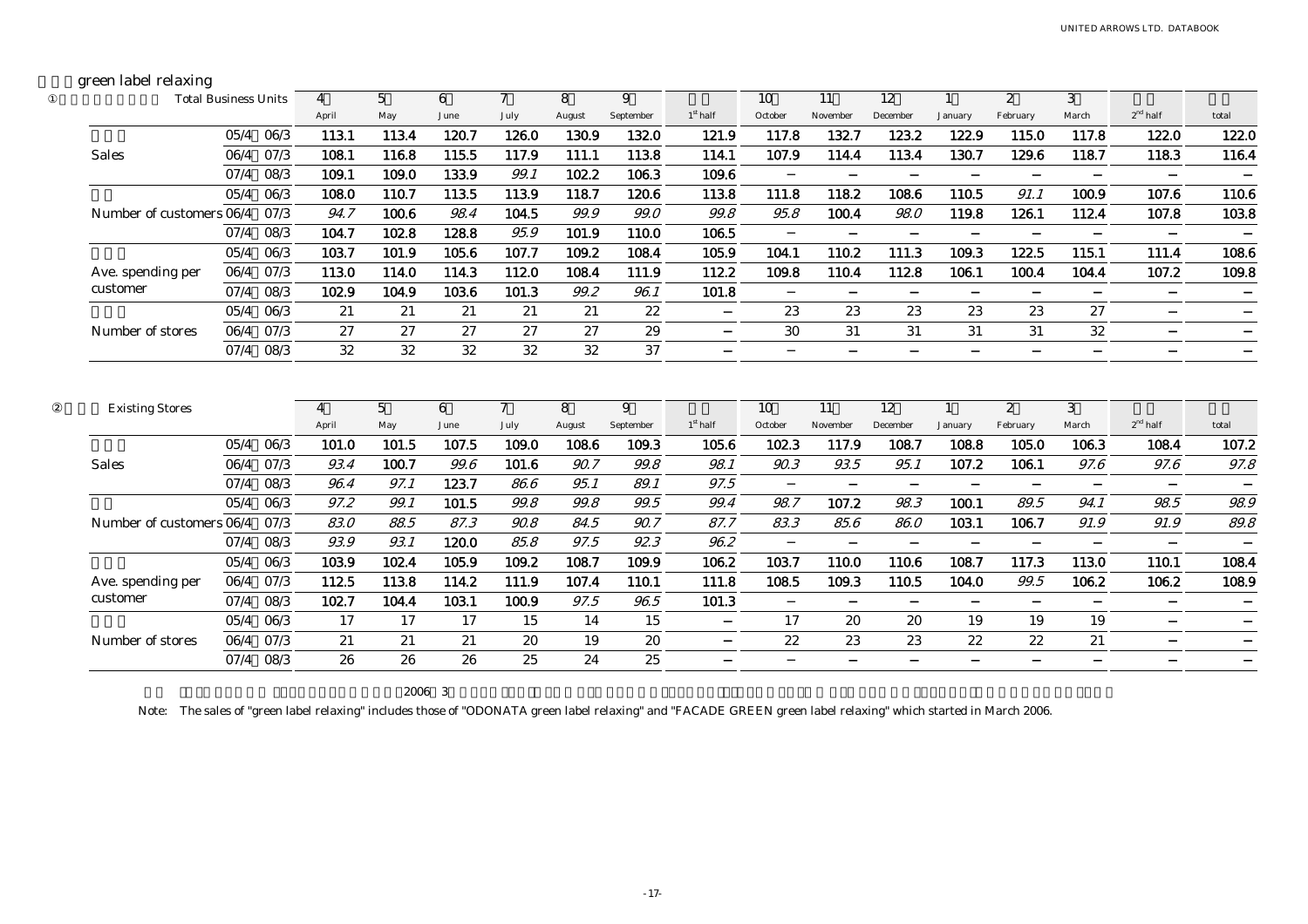### CHROME HEARTS

|                          | <b>Total Business Units</b> |           | 4              | 5     | 6            | 7              | 8      | 9         |            | 10           | 11       | 12       |                | $\mathbf{2}$ | 3     |            |       |
|--------------------------|-----------------------------|-----------|----------------|-------|--------------|----------------|--------|-----------|------------|--------------|----------|----------|----------------|--------------|-------|------------|-------|
|                          |                             |           | April          | May   | June         | July           | August | September | $1st$ half | October      | November | December | January        | February     | March | $2nd$ half | total |
|                          |                             | 05/4 06/3 | 137.2          | 129.7 | 133.6        | 124.2          | 130.2  | 115.7     | 128.0      | 120.4        | 114.5    | 112.6    | 110.1          | 102.7        | 92.2  | 108.7      | 117.4 |
| <b>Sales</b>             | 06/4                        | 07/3      | 93.0           | 106.8 | 87.8         | 97.4           | 100.0  | 102.0     | 97.9       | 100.4        | 89.1     | 101.5    | 114.9          | 105.5        | 94.4  | 100.8      | 99.4  |
|                          | 07/4                        | 08/3      | 103.5          | 105.5 | 130.5        | 114.3          | 110.1  | 107.6     | 111.6      |              |          |          |                |              |       |            |       |
|                          | 05/4                        | 06/3      | 146.2          | 138.2 | 147.7        | 127.1          | 124.5  | 118.6     | 133.0      | 115.2        | 110.9    | 105.2    | 99.2           | 96.0         | 89.6  | 102.5      | 116.7 |
| Number of customers 06/4 |                             | 07/3      | 85.6           | 88.5  | 71.1         | 81.7           | 90.2   | 85.8      | 83.6       | 84.5         | 81.8     | 86.7     | 90.6           | 89.9         | 85.0  | 86.4       | 84.9  |
|                          | 07/4                        | 08/3      | 87.8           | 86.8  | 115.8        | 99.9           | 87.8   | 95.9      | 95.2       |              |          |          |                |              |       |            |       |
|                          | 05/4                        | 06/3      | 93.8           | 93.8  | 90.4         | 97.7           | 104.5  | 97.6      | 96.2       | 104.6        | 103.2    | 107.1    | 110.3          | 106.9        | 102.9 | 106.0      | 100.6 |
| Ave. spending per        | 06/4                        | 07/3      | 108.6          | 120.6 | 123.5        | 119.3          | 110.9  | 118.9     | 117.0      | 116.5        | 108.9    | 117.0    | 127.6          | 117.4        | 111.0 | 116.4      | 116.9 |
| customer                 | 07/4                        | 08/3      | 117.9          | 120.6 | 112.6        | 114.3          | 120.3  | 112.2     | 116.2      |              |          |          |                |              |       |            |       |
|                          | 05/4                        | 06/3      | 3              | 3     | 3            | 3              | 3      | 3         |            | 3            | 3        | 3        | 3              | 3            | 3     |            |       |
| Number of stores         | 06/4                        | 07/3      | 3              | 3     | 3            | $\mathbf{3}$   | 3      | 3         |            | $\mathbf{3}$ | 3        | 3        | 3 <sup>1</sup> | 3            | 3     |            |       |
|                          | 07/4                        | 08/3      | 3              | 3     | $\mathbf{3}$ | $\mathbf{3}$   | 3      | 3         |            |              |          |          |                |              |       |            |       |
| <b>Existing Stores</b>   |                             |           | $\overline{4}$ | 5     | 6            | $\overline{7}$ | 8      | 9         |            | 10           | 11       | 12       | $\overline{1}$ | 2            | 3     |            |       |
|                          |                             |           | April          | May   | June         | July           | August | September | $1st$ half | October      | November | December | January        | February     | March | $2nd$ half | total |
|                          | 05/4                        | 06/3      | 111.3          | 129.7 | 133.6        | 124.2          | 130.2  | 115.7     | 124.3      | 120.4        | 114.5    | 112.6    | 109.4          | 102.7        | 92.2  | 108.6      | 115.6 |
| <b>Sales</b>             | 06/4                        | 07/3      | 93.0           | 106.8 | 87.8         | 97.4           | 100.0  | 102.0     | 97.9       | 98.4         | 89.0     | 101.5    | 115.6          | 105.5        | 94.4  | 100.6      | 99.3  |
|                          | 07/4                        | 08/3      | 103.5          | 104.6 | 130.5        | 114.3          | 105.6  | 107.6     | 110.6      |              |          |          |                |              |       |            |       |
|                          | 05/4                        | 06/3      | 111.2          | 138.2 | 147.7        | 127.1          | 124.5  | 118.6     | 128.3      | 115.2        | 110.9    | 105.2    | 99.2           | 96.0         | 89.6  | 102.5      | 114.4 |
| Number of customers 06/4 |                             | 07/3      | 85.6           | 88.5  | 71.1         | 81.7           | 90.2   | 85.8      | 83.6       | 84.5         | 81.8     | 86.7     | 90.6           | 89.9         | 85.0  | 86.4       | 84.9  |
|                          |                             | 07/4 08/3 | 87.8           | 86.8  | 115.8        | 99.9           | 87.8   | 95.9      | 95.2       |              |          |          |                |              |       |            |       |
|                          | 05/4                        | 06/3      | 100.1          | 93.8  | 90.4         | 97.7           | 104.5  | 97.6      | 96.9       | 104.6        | 103.2    | 107.1    | 110.3          | 106.9        | 102.9 | 106.0      | 101.1 |
| Ave. spending per        | 06/4                        | 07/3      | 108.6          | 120.6 | 123.5        | 119.3          | 110.9  | 118.9     | 117.0      | 116.5        | 108.9    | 117.0    | 127.6          | 117.4        | 111.0 | 116.4      | 116.9 |
| customer                 | 07/4                        | 08/3      | 117.9          | 120.6 | 112.6        | 114.3          | 120.3  | 112.2     | 116.2      |              |          |          |                |              |       |            |       |
|                          | 05/4                        | 06/3      | $\mathbf{2}$   | 3     | 3            | 3              | 3      | 3         |            | 3            | 3        | 3        | 3              | 3            | 3     |            |       |
| Number of stores         | 06/4                        | 07/3      | 3              | 3     | 3            | 3              | 3      | 3         |            | 3            | 3        | 3        | 3              | 3            | 3     |            |       |
|                          | 07/4                        | 08/3      | 3              | 3     | 3            | 3              | 3      | 3         |            |              |          |          |                |              |       |            |       |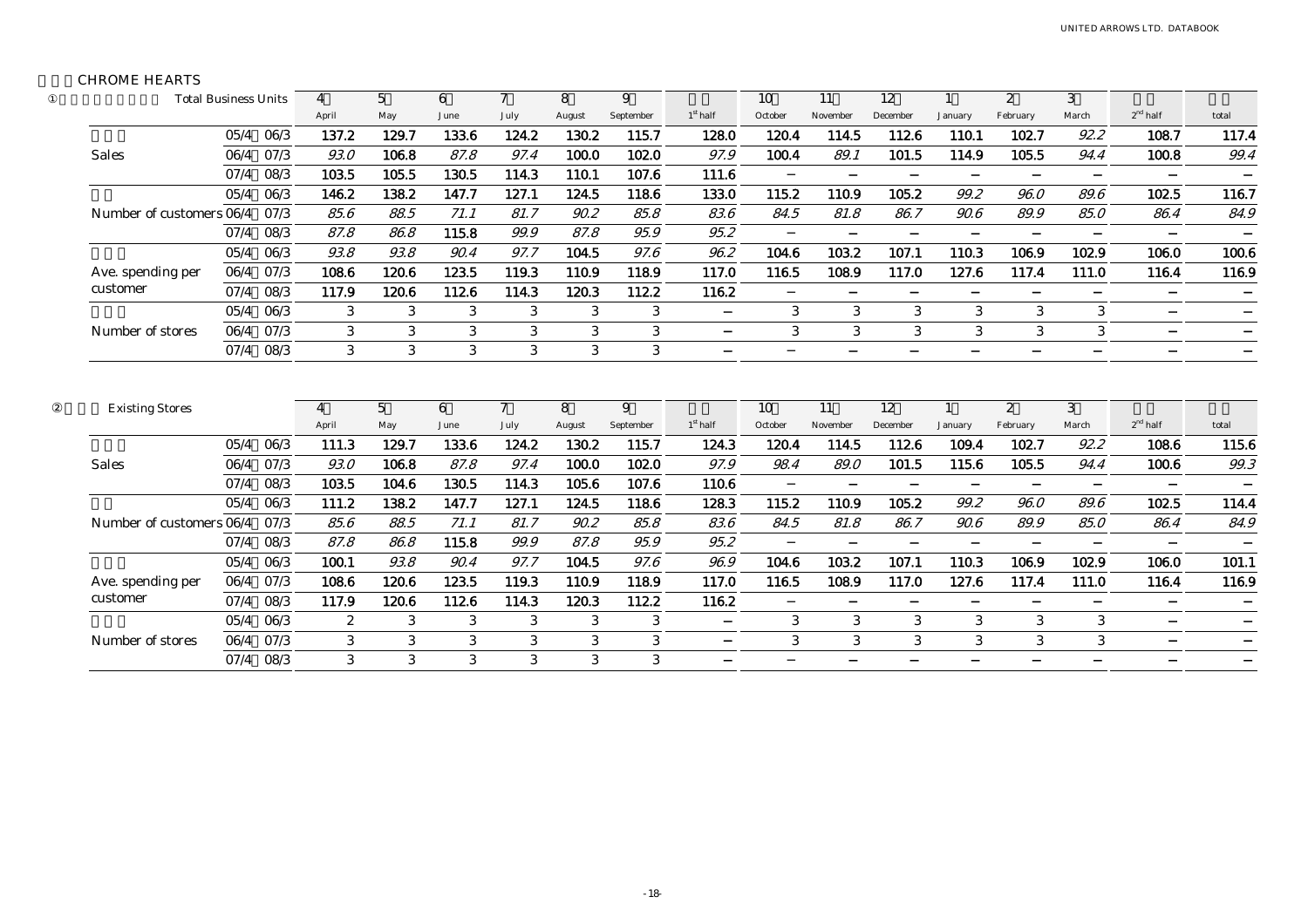#### S.B.U. and UA Labs

|                          | <b>Total Business Units</b> |           | 4                       | 5        | 6         | 7                      | 8           | 9              |            | 10            | 11             | 12             |                         | $\mathbf{2}$             | 3          |            |       |
|--------------------------|-----------------------------|-----------|-------------------------|----------|-----------|------------------------|-------------|----------------|------------|---------------|----------------|----------------|-------------------------|--------------------------|------------|------------|-------|
|                          |                             |           | April                   | May      | June      | July                   | August      | September      | $1st$ half | October       | November       | December       | January                 | February                 | March      | $2nd$ half | total |
|                          |                             | 05/4 06/3 | 148.2                   | 164.2    | 182.5     | 163.9                  | 136.2       | 160.3          | 157.9      | 129.5         | 157.3          | 165.5          | 153.7                   | 129.1                    | 149.0      | 146.4      | 151.3 |
| <b>Sales</b>             | 06/4                        | 07/3      | 152.0                   | 157.9    | 160.8     | 140.2                  | 134.6       | 136.9          | 145.7      | 143.7         | 156.7          | 163.6          | 165.3                   | 168.5                    | 152.3      | 157.6      | 152.4 |
|                          | 07/4                        | 08/3      | 153.2                   | 143.7    | 189.8     | 144.7                  | 140.9       | 141.2          | 150.9      |               |                |                |                         |                          |            |            |       |
|                          | 05/4                        | 06/3      | 136.8                   | 140.8    | 165.1     | 159.1                  | 146.9       | 158.6          | 151.6      | 135.4         | 149.0          | 154.0          | 146.5                   | 141.4                    | 135.5      | 143.0      | 147.2 |
| Number of customers 06/4 |                             | 07/3      | 134.0                   | 152.7    | 143.5     | 123.7                  | 123.0       | 134.9          | 134.2      | 137.3         | 148.7          | 156.8          | 154.4                   | 151.8                    | 155.5      | 150.9      | 142.5 |
|                          | 07/4                        | 08/3      | 156.8                   | 143.6    | 191.7     | 143.1                  | 152.8       | 137.7          | 152.5      |               |                |                |                         |                          |            |            |       |
|                          | 05/4                        | 06/3      | 113.6                   | 117.5    | 107.8     | 109.4                  | 102.2       | 104.7          | 108.8      | 102.7         | 105.3          | 104.4          | 104.4                   | 98.1                     | 108.2      | 104.2      | 105.7 |
| Ave. spending per        | 06/4                        | 07/3      | 109.0                   | 101.8    | 108.2     | 106.2                  | 106.7       | 102.1          | 105.7      | 102.3         | 100.8          | 97.1           | 101.0                   | 104.7                    | 99.1       | 100.4      | 103.4 |
| customer                 | 07/4                        | 08/3      | 98.5                    | 103.2    | 99.4      | 98.5                   | 94.2        | 103.1          | 99.7       |               |                |                |                         |                          |            |            |       |
|                          | 05/4                        | 06/3      | 18                      | 19       | 20        | 20                     | 20          | 21             |            | 22            | 22             | 22             | 22                      | 22                       | 24         |            |       |
| Number of stores         | 06/4                        | 07/3      | 25                      | 25       | 25        | 25                     | 25          | 32             |            | 33            | 33             | 33             | 33                      | 34                       | 38         |            |       |
|                          | 07/4                        | 08/3      | 41                      | 40       | 41        | 41                     | 41          | 47             |            |               |                |                |                         |                          |            |            |       |
| <b>Existing Stores</b>   |                             |           | $\overline{4}$<br>April | 5<br>May | 6<br>June | $\overline{7}$<br>July | 8<br>August | 9<br>September | $1st$ half | 10<br>October | 11<br>November | 12<br>December | $\mathbf{1}$<br>January | $\mathbf{2}$<br>February | 3<br>March | $2nd$ half | total |
|                          | 05/4                        | 06/3      | 111.0                   | 111.2    | 119.5     | 118.8                  | 109.2       | 104.6          | 112.1      | 110.9         | 125.1          | 127.8          | 117.4                   | 107.6                    | 115.1      | 117.4      | 115.2 |
| <b>Sales</b>             | 06/4                        | 07/3      | 113.0                   | 113.3    | 122.9     | 104.9                  | 107.2       | 102.6          | 109.9      | 100.2         | 108.0          | 109.5          | 109.6                   | 109.3                    | 108.6      | 107.4      | 108.5 |
|                          | 07/4                        | 08/3      | 109.7                   | 105.0    | 138.3     | 105.3                  | 118.9       | 103.2          | 112.1      |               |                |                |                         |                          |            |            |       |
|                          | 05/4                        | 06/3      | 100.8                   | 98.7     | 114.0     | 110.7                  | 106.4       | 104.7          | 106.0      | 106.5         | 116.5          | 120.1          | 110.1                   | 105.1                    | 106.9      | 110.5      | 108.3 |
| Number of customers 06/4 |                             | 07/3      | 102.2                   | 110.1    | 110.8     | 96.7                   | 96.7        | 95.2           | 101.4      | 95.1          | 105.1          | 110.5          | 105.8                   | 103.8                    | 107.1      | 104.5      | 103.0 |
|                          | 07/4                        | 08/3      | 112.9                   | 104.6    | 143.5     | 105.1                  | 124.4       | 101.9          | 113.5      |               |                |                |                         |                          |            |            |       |
|                          | 05/4                        | 06/3      | 110.1                   | 112.7    | 104.8     | 107.4                  | 102.7       | 99.9           | 105.8      | 104.2         | 107.4          | 106.4          | 106.6                   | 102.3                    | 107.6      | 106.2      | 106.4 |
| Ave. spending per        | 06/4                        | 07/3      | 110.6                   | 102.9    | 111.0     | 108.4                  | 110.9       | 107.8          | 108.4      | 105.4         | 102.7          | 99.0           | 103.6                   | 105.3                    | 101.4      | 102.7      | 105.3 |
| customer                 | 07/4                        | 08/3      | 97.1                    | 100.4    | 96.4      | 100.2                  | 95.6        | 101.3          | 98.8       |               |                |                |                         |                          |            |            |       |
|                          | 05/4                        | 06/3      | 12                      | 12       | 12        | 12                     | 11          | 12             |            | 13            | 15             | 15             | 15                      | 14                       | 15         |            |       |
| Number of stores         | 06/4                        | 07/3      | 16                      | 16       | 17        | 18                     | 16          | 16             |            | 19            | 20             | 20             | 20                      | 20                       | 20         |            |       |
|                          | 07/4                        | 08/3      | 21                      | 23       | 23        | 22                     | 20          | 21             |            |               |                |                |                         |                          |            |            |       |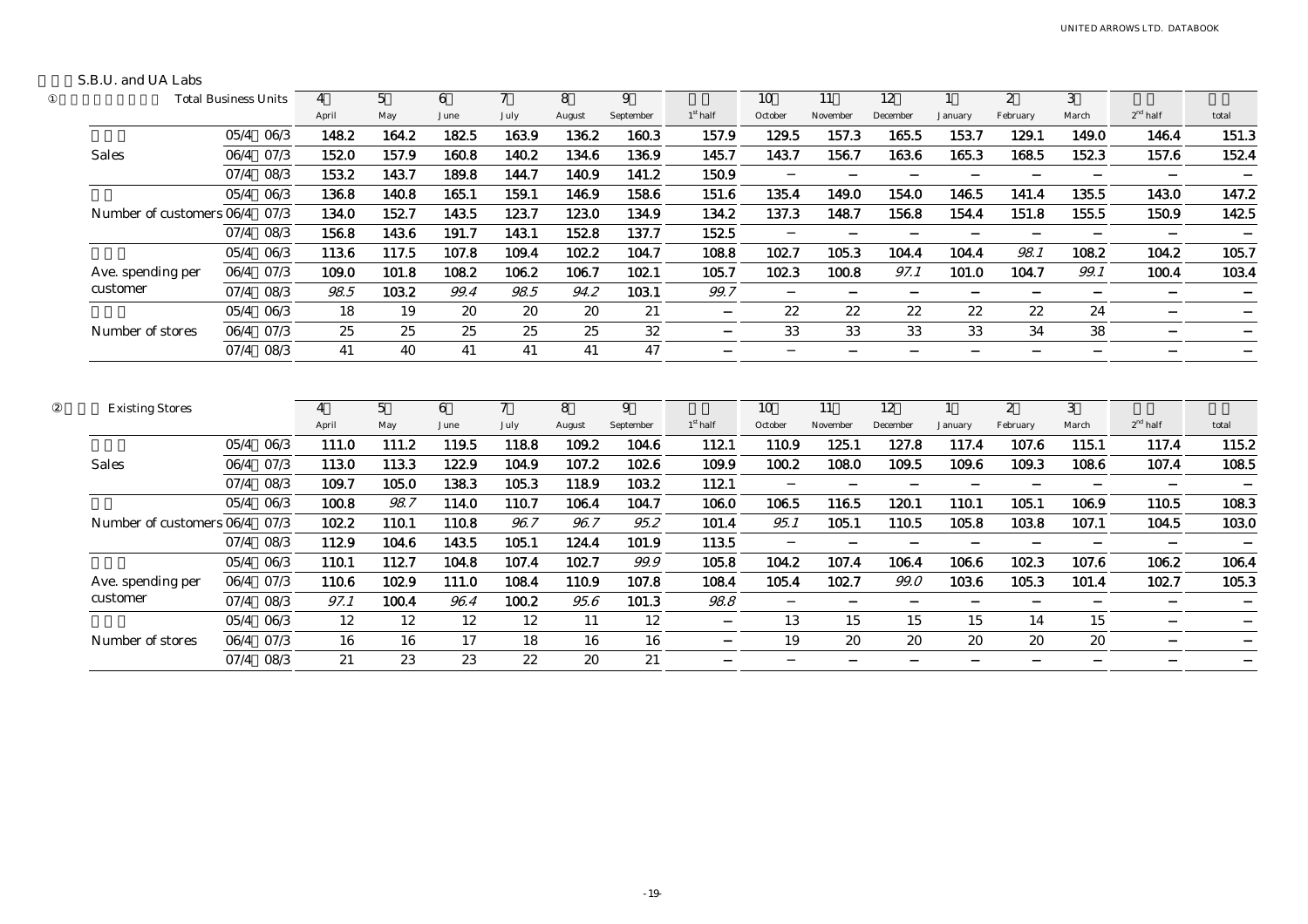# Change of Sales Floor Space and Number of Employees (Non-Consolidated)



|                                                                     |                | 2005/9 |                     |                | 2006/3 |                     |                | 2006/9 |                       |                  | 2007/3 |                     |                  | 2007/9 |                     |
|---------------------------------------------------------------------|----------------|--------|---------------------|----------------|--------|---------------------|----------------|--------|-----------------------|------------------|--------|---------------------|------------------|--------|---------------------|
|                                                                     | term end       | YoY    | number of<br>stores | term end       | YoY    | number of<br>stores | term end       | YoY    | number of<br>stores   | term end         | YoY    | number of<br>stores | term end         | YoY    | number of<br>stores |
| Total sales floor space                                             | 20.795.7       | 113.1  | 71                  | 21,776.0       | 108.6  | 79                  | 22,773.2       | 109.5  | 94                    | 24,429.4         | 112.2  | 104                 | 28,254.5         | 124.1  | 124                 |
| <b>UNITED ARROWS</b>                                                | 12.773.9       |        | 25                  | 12,773.9       |        | 25                  | 12.657.3       | 99.1   | 30                    | 12,896.2         | 101.0  | 31                  | 15.165.5         | 119.8  | 37                  |
| Directly managed stores                                             | 12.249.2       |        | 23                  | 12,249.2       |        | 23                  | 12,132.6       | 99.0   | 28                    | 12.371.5         | 101.0  | 29                  | 14,640.8         | 120.7  | 35                  |
| Franchise stores                                                    | 524.7          | 100.0  | $\mathbf{2}$        | 524.7          | 100.0  | $\mathbf{2}$        | 524.7          | 100.0  | $\mathbf{2}^{\prime}$ | 524.7            | 100.0  | $\mathbf{2}$        | 524.7            | 100.0  | $\boldsymbol{2}$    |
| green label relaxing                                                | 5,499.7        | 119.3  | 22                  | 6,281.0        | 120.3  | 27                  | 6,684.3        | 121.5  | 29                    | 7,521.0          | 119.7  | 32                  | 8,180.7          | 122.4  | 37                  |
| <b>CHROME HEARTS</b>                                                | 544.4          | 100.0  | 3                   | 544.4          | 100.0  | 3                   | 544.4          | 100.0  | 3                     | 544.4            | 100.0  | 3                   | 544.4            | 100.0  | 3                   |
| S.B.U.<br>UA<br>S.B.U. and UA Labs                                  | 1,977.7        |        | 21                  | 2,176.7        |        | 24                  | 2,887.2        | 146.0  | 32                    | 3,467.8          | 159.3  | 38                  | 4,364.0          | 151.1  | 47                  |
| Number of employees [number of part-time employees] at the term end | 785<br>[814.5] | 112.3  |                     | 862<br>[834.6] | 109.8  |                     | 988<br>[868.1] | 125.9  |                       | 1,114<br>[917.2] | 129.2  |                     | 2,081<br>[726.8] | 210.6  |                     |

| .,              | G7<br>טיי | $\tilde{ }$ |       |        |
|-----------------|-----------|-------------|-------|--------|
| 2,2007 8        |           | 783         |       |        |
| $\epsilon$<br>◡ | 2007/3    |             | 1 1 8 | 2008/3 |

Note: 1. "UNITED ARROWS" has two franchise stores, each in Asahikawa and Oita.

2. In August 2007, 783 part-time workers were promoted to regular workers.

3. Until FYE March 2007, headcount is calculated by regular employees at work and the average number of part-time employees working eight hours per day. From FYE March 2008, headcount is calculated by the number of regular employees and part-time employees regardless of working hours.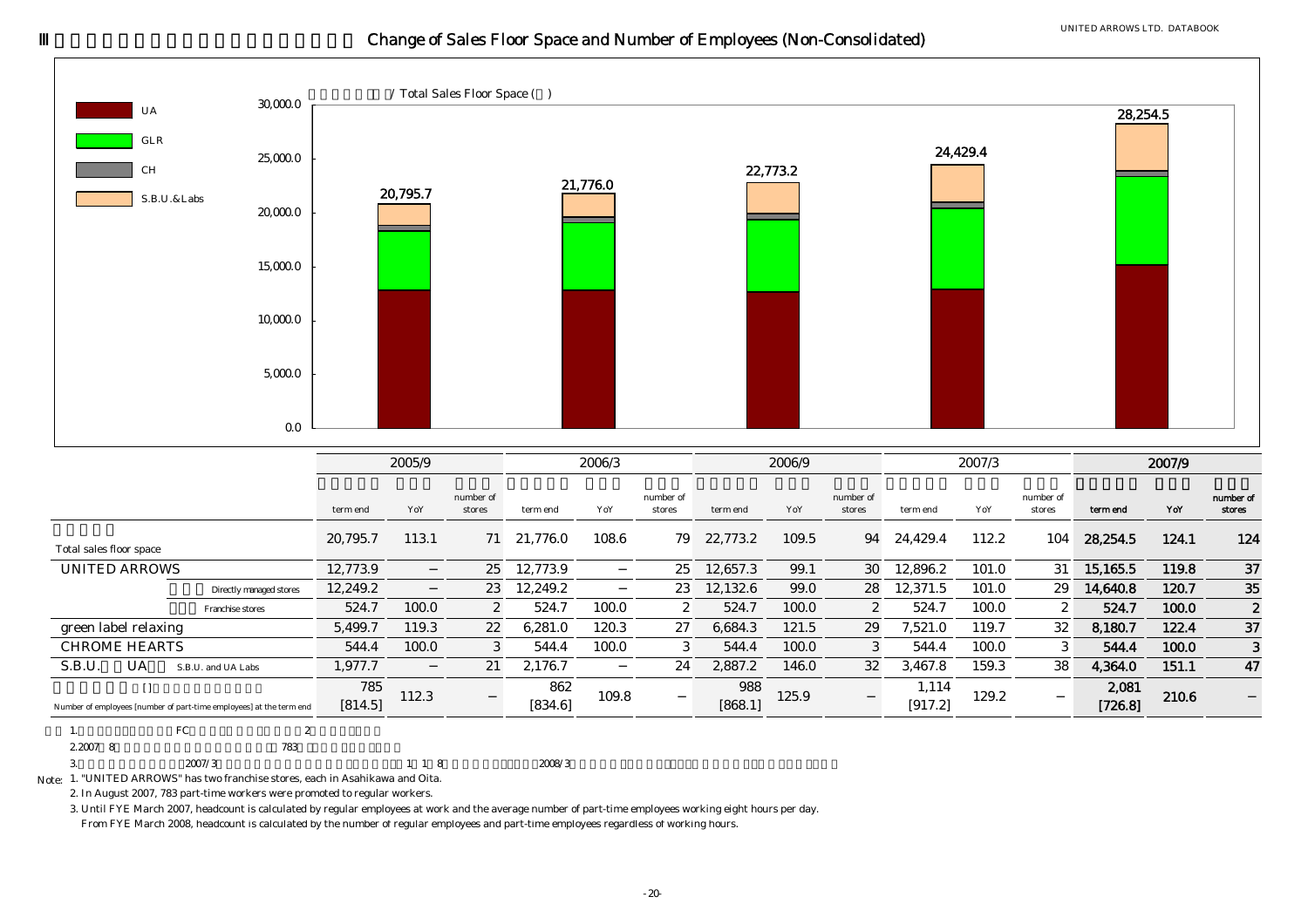![](_page_21_Figure_1.jpeg)

0

323 229.4

Operating Capital Expenditures 631 162.6 915 106.8 868 137.5 1,642 179.3 1,460 168.2

88.3

231

163

196

146 108.8

0

160

631229

204.6

162.6

UNITED ARROWS

CHROME HEARTS

S.B.U.

 Total capital expenditures Lease deposits

Other capital expenditures

green label relaxing  $\hspace{1.6cm}96$ 

UA S.B.U. and UA Labs

Existing stores, etc

61 41.9 329 153.7 246 402.5 707 214.5

915 137.5 106.8

107 203.8 566 268.0 374 348.7 615 108.6

692 129.5 1,245 116.2 1,115 161.0 2,349 188.6 1,690 151.6

8 163 88.3 26 18.3 50 30.8 **181** 

81 84.6

119.1

18.3

248.7

26190

0

569

230 93.3

226

913

0

118.9

160.4

138 170.1

-

679.7

216.3

389.9

81.4

425

271 72.4